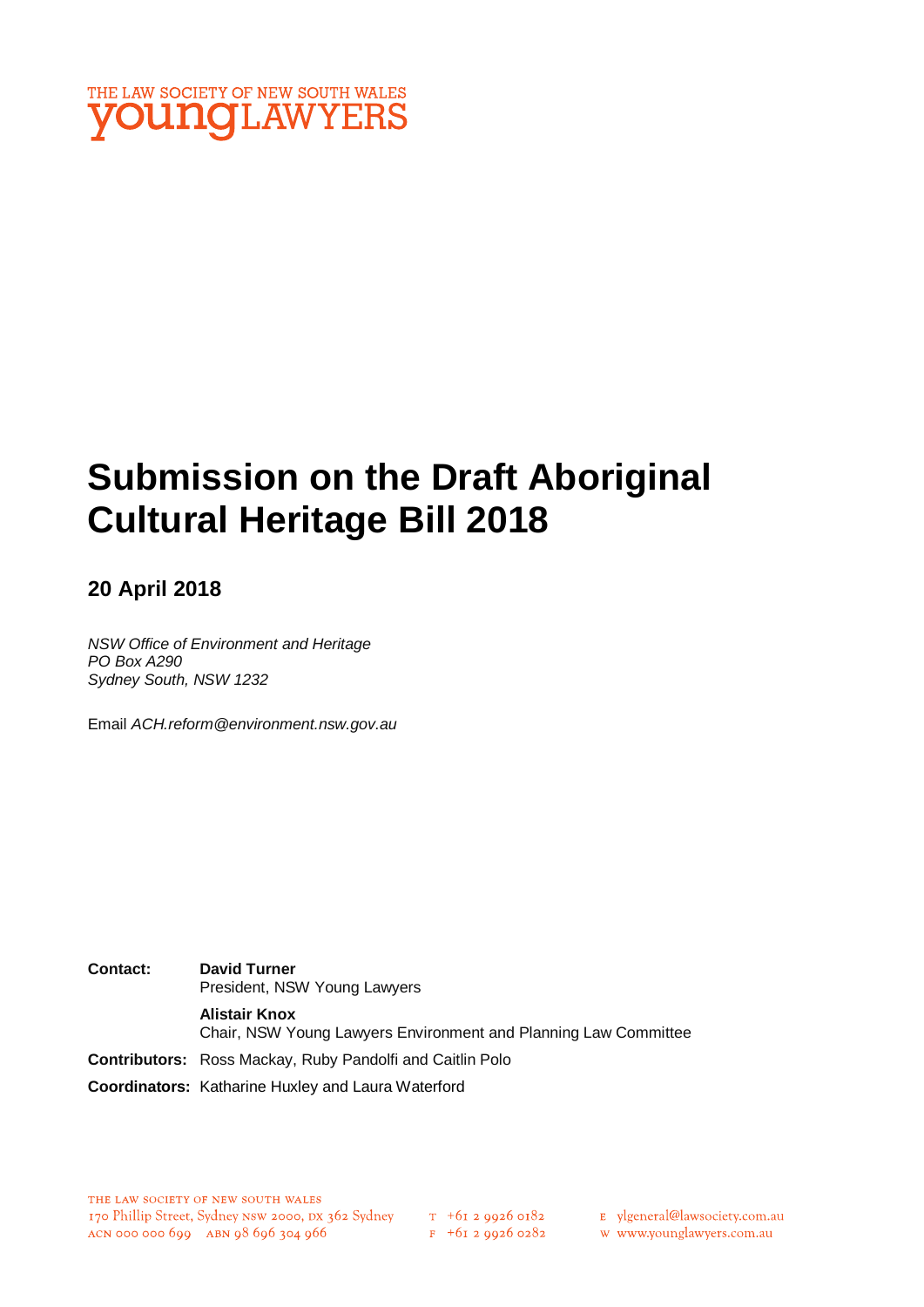# The NSW Young Lawyers Environment and Planning Law Committee makes the following submission in response to the Draft Aboriginal Cultural Heritage Bill 2018.

# **NSW Young Lawyers**

NSW Young Lawyers is a division of The Law Society of New South Wales. NSW Young Lawyers supports practitioners in their professional and career development in numerous ways, including by encouraging active participation in its 15 separate committees, each dedicated to particular areas of practice. Membership is automatic for all NSW lawyers (solicitors and barristers) 36 years of age and under and/or in their first five years of practice, as well as law students. NSW Young Lawyers currently has over 15,000 members.

The NSW Young Lawyers Environment and Planning Law Committee (Committee) comprises of a group of approximately 50 members interested in our environment. The Committee focuses on environmental and planning law issues, raising awareness in the profession and the community about developments in legislation, case law and policy. The Committee also concentrates on international environment and climate change laws and their impact within Australia.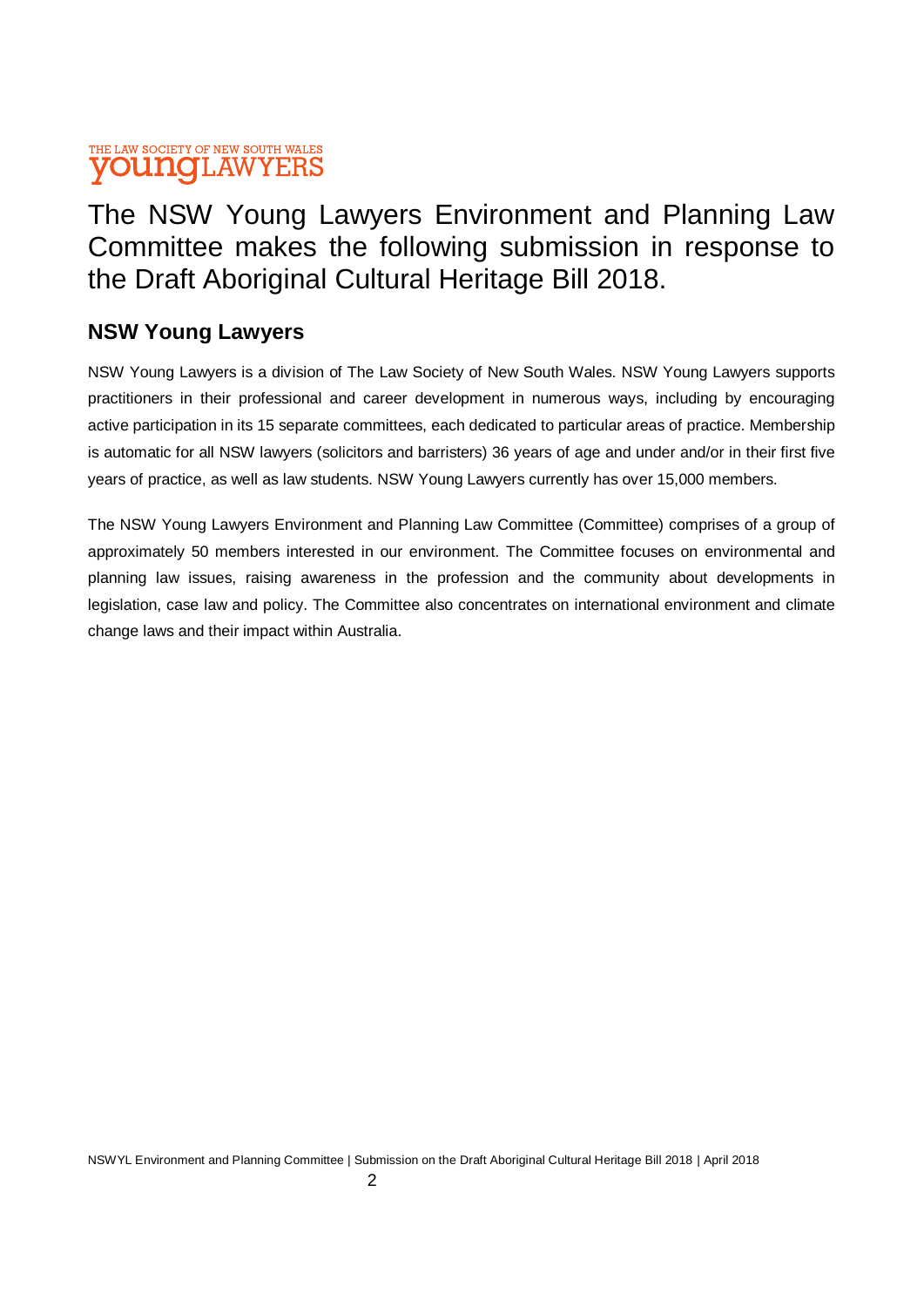

# **Glossary of Abbreviations**

Aboriginal Place – as per s 84 of *National Parks and Wildlife Act 1974* (NSW) ACHAC – Aboriginal Cultural Heritage Advisory Committee (as per s 27 NPW Act) ACHMP – ACH Management Plan (as per s 46) AHIMS – Aboriginal Heritage Information Management System (under the current model) ALR Act – *Aboriginal Land Rights Act 1983* (NSW) Declared ACH – cultural heritage the subject of a declaration under s 18 Draft Bill – *Aboriginal Cultural Heritage Bill 2018* (NSW) EPA Act - *Environmental Planning and Assessment Act 1979* (NSW) EPA Reg - *Environmental Planning and Assessment Regulation 2000* (NSW) ILUA – Indigenous Land Use Agreement LALC – Local Aboriginal Land Council Local ACH Consultation Panel – as per s 14 NPW Act – *National Parks and Wildlife Act 1974* (NSW) NTA – *Native Title Act 1993* (Cth) OEH – Office of Environment & Heritage PBCs – Prescribed bodies corporate Proposal Paper – *A proposed new legal framework Aboriginal cultural heritage in NSW* (consultation document) RAP – Registered Aboriginal Party SEARs – Secretary's Environmental Assessment Requirements SSD – State Significant Development (as per s 4.36 of EPA Act) SSI – State Significant Infrastructure (as per s 5.12 of EPA Act)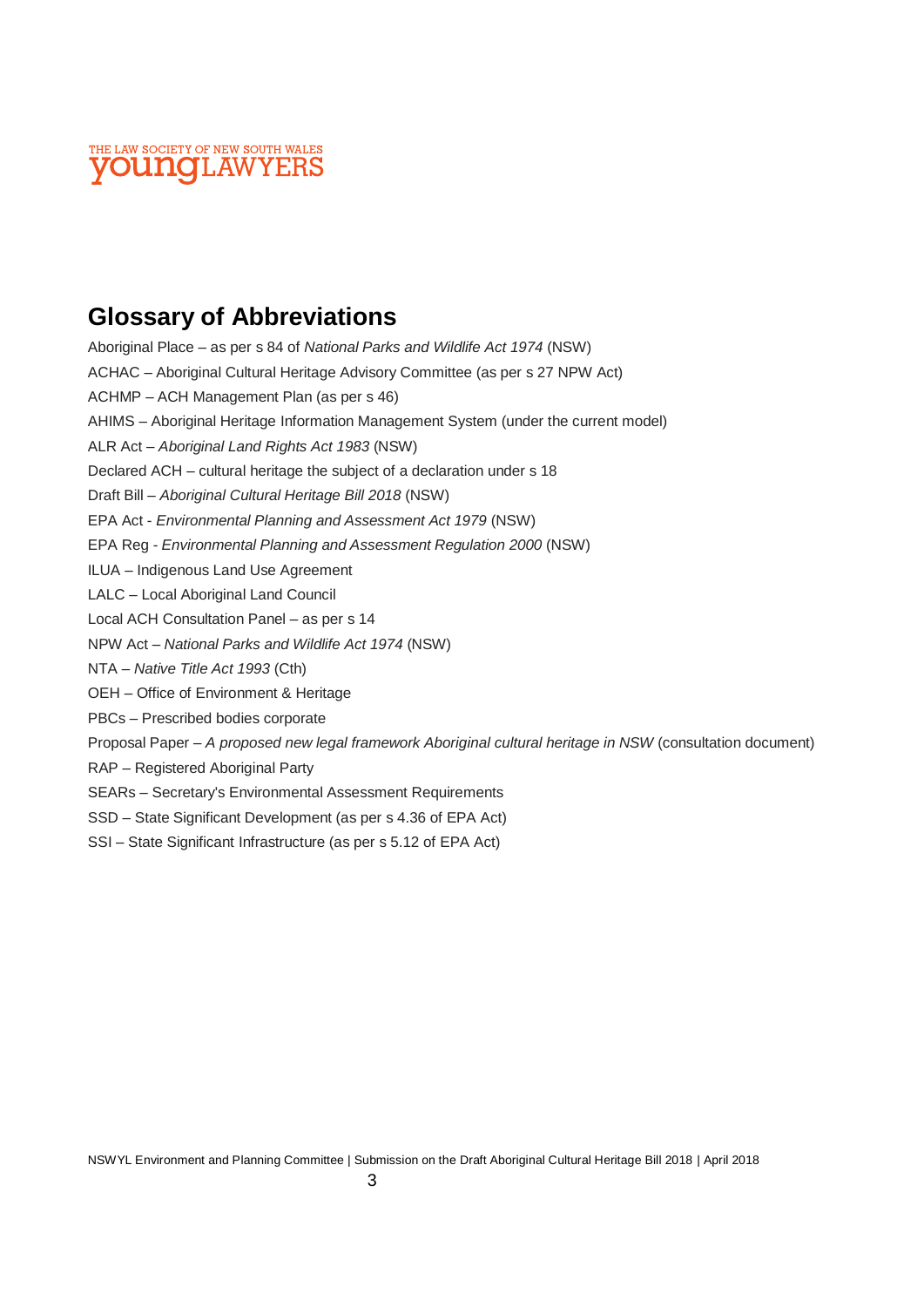# **Summary of Recommendations**

- 1. The proposed objects of the Draft Bill should be amended to closer reflect Articles 11 and 12 of the United Nations Declaration on the Rights of Indigenous Peoples.
- 2. A definition of 'desecration' should be included in the Draft Bill.
- 3. Section 18 of the Draft Bill should be amended to provide that the ACH Authority, rather than the Minister, has the power to make declarations of Aboriginal cultural heritage.
- 4. Section 20(5) should be amended such that the ACH Authority, rather than the Minister, has the responsibility of giving final approval to ACH Maps.
- 5. Section 34(1) should be amended to provide that the ACH Authority, rather than the Minister, has the power to consent to development on land subject to and ACH conservation agreement.
- 6. Clause 5(2) of Sch 1 should be amended to restrain the powers of the Minister to remove a member of the ACH Authority, to permit removal in only limited circumstances (eg. misconduct).
- 7. Clause 7(2) of Sch 1 should be amended to restrain the powers of the Minister to remove a Chairperson or Deputy Chairperson of the ACH Authority, to permit removal in only limited circumstances (eg. misconduct).
- 8. The ACH Authority should be properly resourced by the government to carry out its functions, and not be forced to rely on operational support from government agencies (such as OEH).
- 9. Provisions should be inserted into Div 3 of Pt 2 which require that only Aboriginal persons may be appointed as members of Local ACH Consultation Panels.
- 10. Provisions should be inserted into Div 3 of Pt 2 which detail the process for appointment of Local ACH Consultation Panels, once consultation on this process has been completed.
- 11. Local ACH Consultation Panels should be adequately resourced by government to carry out their functions, and not be forced to rely on support organisations for assistance.
- 12. Regulations made under section 13 should permit the ACH Authority to delegate the functions of coordinating the establishment and supporting the operation of Local ACH Consultation Panels to the organisation they consider best suited to the role on a case-by-case basis, whether that be a LALC or other organisation.
- 13. Regulations made under section 13 should provide that, in so delegating those functions, the ACH Authority must consult each Local ACH Consultation Panel as to the appropriate support organisation, and, where a preference is given by the Local ACH Consultation Panel, follow that

NSWYL Environment and Planning Committee | Submission on the Draft Aboriginal Cultural Heritage Bill 2018 | April 2018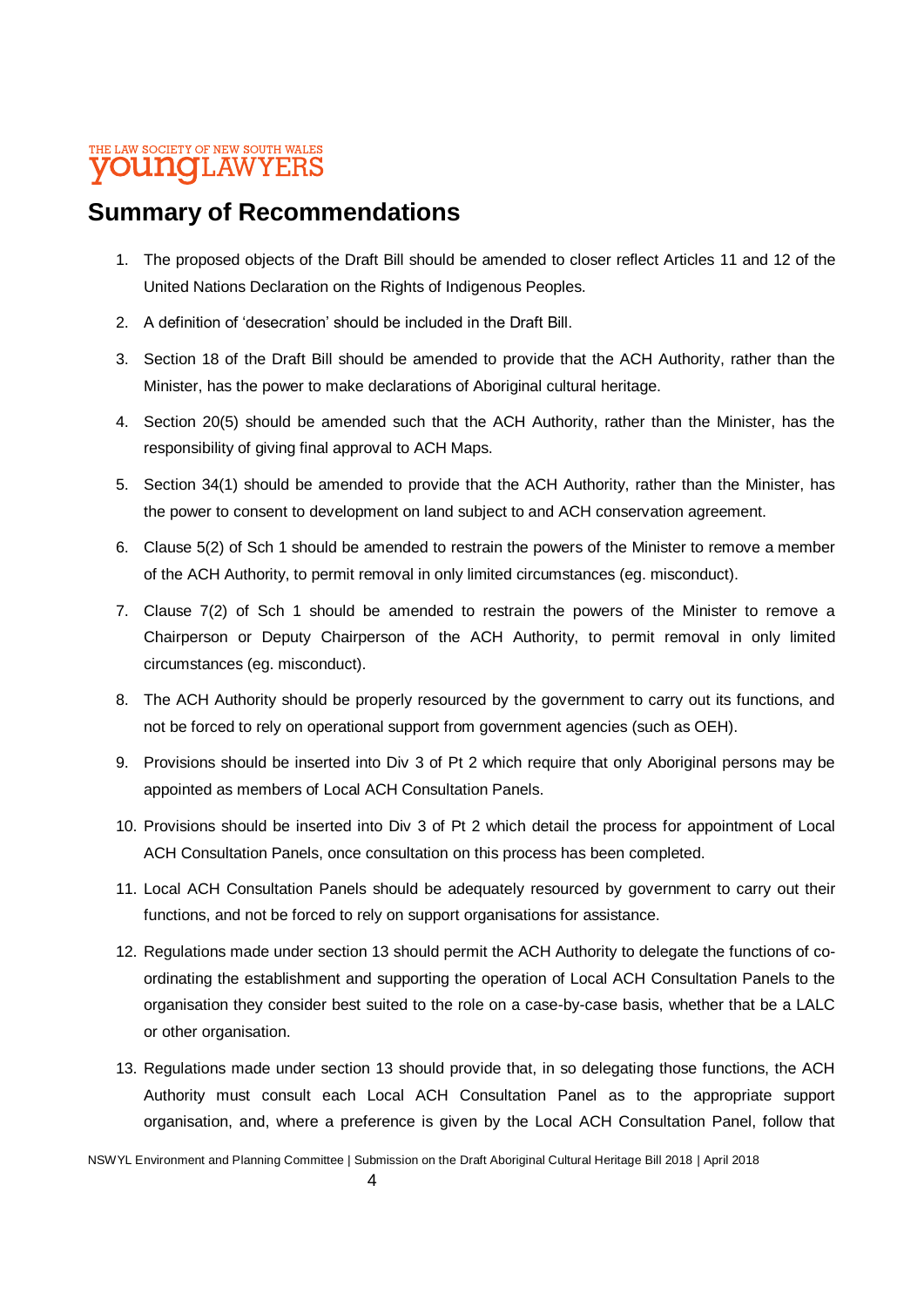#### preference.

- 14. Organisations taking on support roles of Local ACH Consultation panels should be specifically and adequately resourced by government for that support role.
- 15. A deadline for making a decision on whether to approve Declared ACH should be included in section 18.
- 16. A different structure or strategy should be considered and included to facilitate interaction between the ACH authority and private land or object owners to minimise conflict and ensure ACH is protected.
- 17. Section 18 should specify the mandatory considerations of the Minister when determining a Declared ACH nomination.
- 18. Section 22(1)(b) be amended to require the preparation of a state of ARH report every two years.
- 19. Provisions vesting or confirming ownership of ACH lies with Aboriginal people should be included in section 24 of the Draft Bill.
- 20. The Local ACH Consultation Panel should be the body that is notified of the location of tangible cultural heritage, rather than the ACH Authority.
- 21. The requirement to notify the Panel of the location of tangible cultural heritage should be sensitive to the existence of cultural protocols around the retention and limited transfer of knowledge around ACH.
- 22. The defence of belief that the ACH Authority is already aware of the location of tangible ACH in section 27(2) should be subject to a test of reasonableness.
- 23. The ACH Authority should be required to consult with the Local ACH Consultation Panel before varying or terminating an agreement.
- 24. The power of the Minister to direct the ACH Authority to vary or terminate a conservation agreement in the event a mining or petroleum authority has been granted should be removed, as should the accompanying exemption for mining and petroleum activities contained in section 35.
- 25. The power to consent to development by public authorities on land subject to an ACH conservation agreement should rest with the ACH Authority, rather than the Minister.
- 26. There should be extensive public consultation undertaken in relation to additional 'low impact defences' to be created under section 43, prior to the drafting of any regulations creating such defences.

NSWYL Environment and Planning Committee | Submission on the Draft Aboriginal Cultural Heritage Bill 2018 | April 2018 27. There should be extensive public consultation undertaken in relation to the ACHAP Code of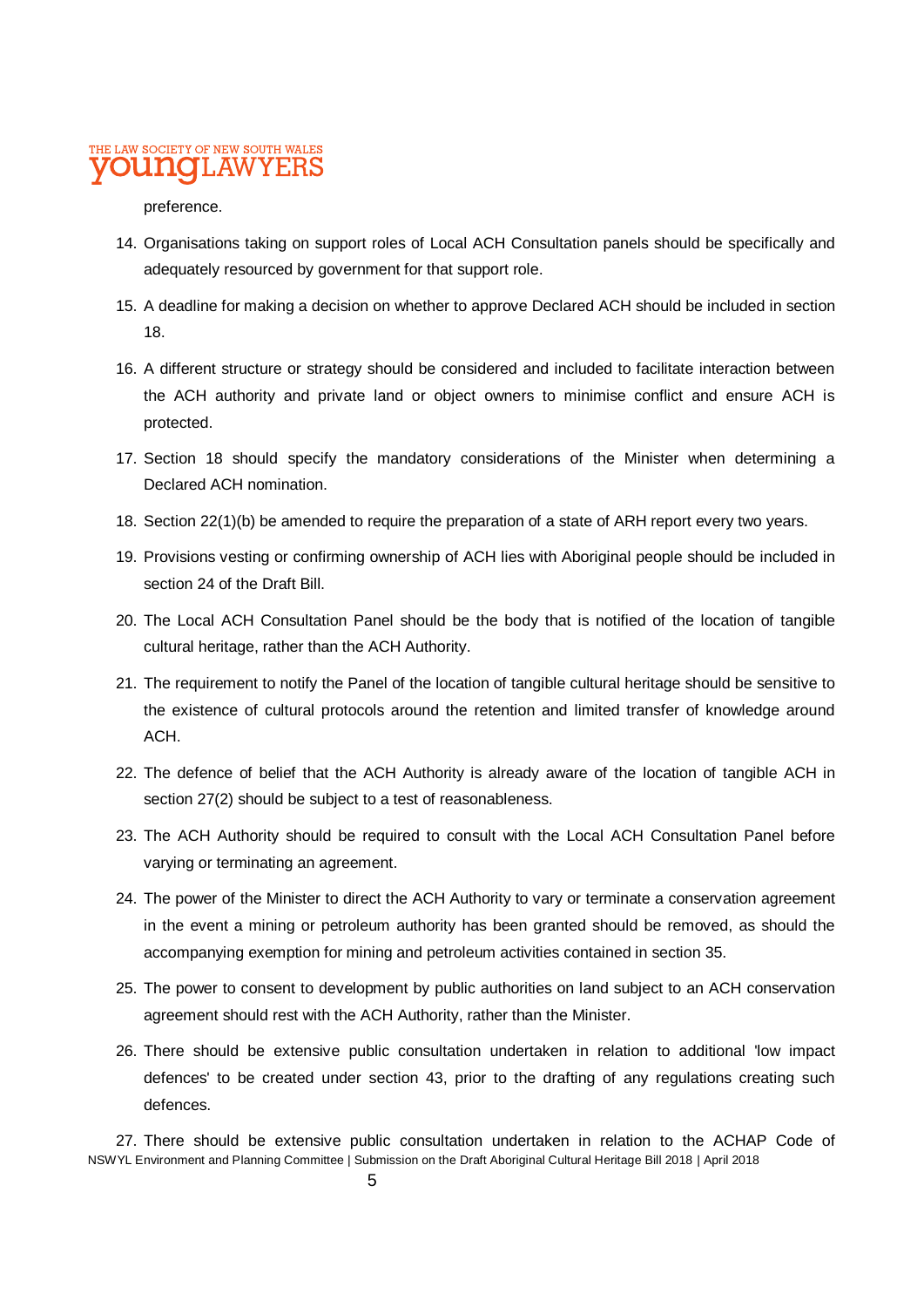Practice, before it is finalised.

- 28. Provisions should be inserted into section 44 which provide that, if the assessment process of Div 4 of Part 5 has been carried out by a proponent and the ACH Authority, on review of the assessment provided, forms the view that cultural heritage will be harmed by the proposed action, the section 44 defence will not available in respect of the action. This should also be reflected in the ACHAP Code of Practice.
- 29. The definition of 'negotiation period' in section 50 should be redrafted, to clarify whether it includes the assessment process.
- 30. Further consultation should be undertaken in relation to the duration of the negotiation period, before it is prescribed in regulations pursuant to section 50.
- 31. A public register of ACHMPs should be created and maintained by the ACH Authority. ACHMPs appearing on the register should be redacted as necessary to maintain cultural integrity.
- 32. If the three-tiered ACHMP proposal is adopted within the ACHAP Code of Practice, the Code must include:
	- a. a clear process for determining which tier of ACHMP should be used; and
	- b. a dispute resolution process in circumstances where the proponent and the Local ACH Consultation Panel disagree as to which tier of ACHMP should be used.
- 33. Section 52 should be amended to provide that merits appeals regarding ACHMPs are also available to Local ACH Consultation Panels and persons who have an interest in the cultural heritage being impacted by that ACHMP.
- 34. Section 56(2) should be redrafted to provide that the Local ACH Consultation Panel must determine, after Stage 2 of the assessment process, whether an ACHMP may still be required.
- 35. Section 57(2) should be redrafted to provide that the Local ACH Consultation Panel must determine, after Stage 2 of the assessment process, whether an ACHMP may still be required.
- 36. An additional provision should be added to section 58(2) which requires the proponent to provide, with the assessment report, a copy of any determination/s received from the Local ACH Consultation Panel as to whether an ACHMP may be required.
- 37. Provisions should be drafted linking the assessment process to the negotiation period defined in section 50. The Committee's recommended provision is that the proponent may request ACHMP negotiations with the Local ACH Consultation panel at any point in time after stage 3 of the

NSWYL Environment and Planning Committee | Submission on the Draft Aboriginal Cultural Heritage Bill 2018 | April 2018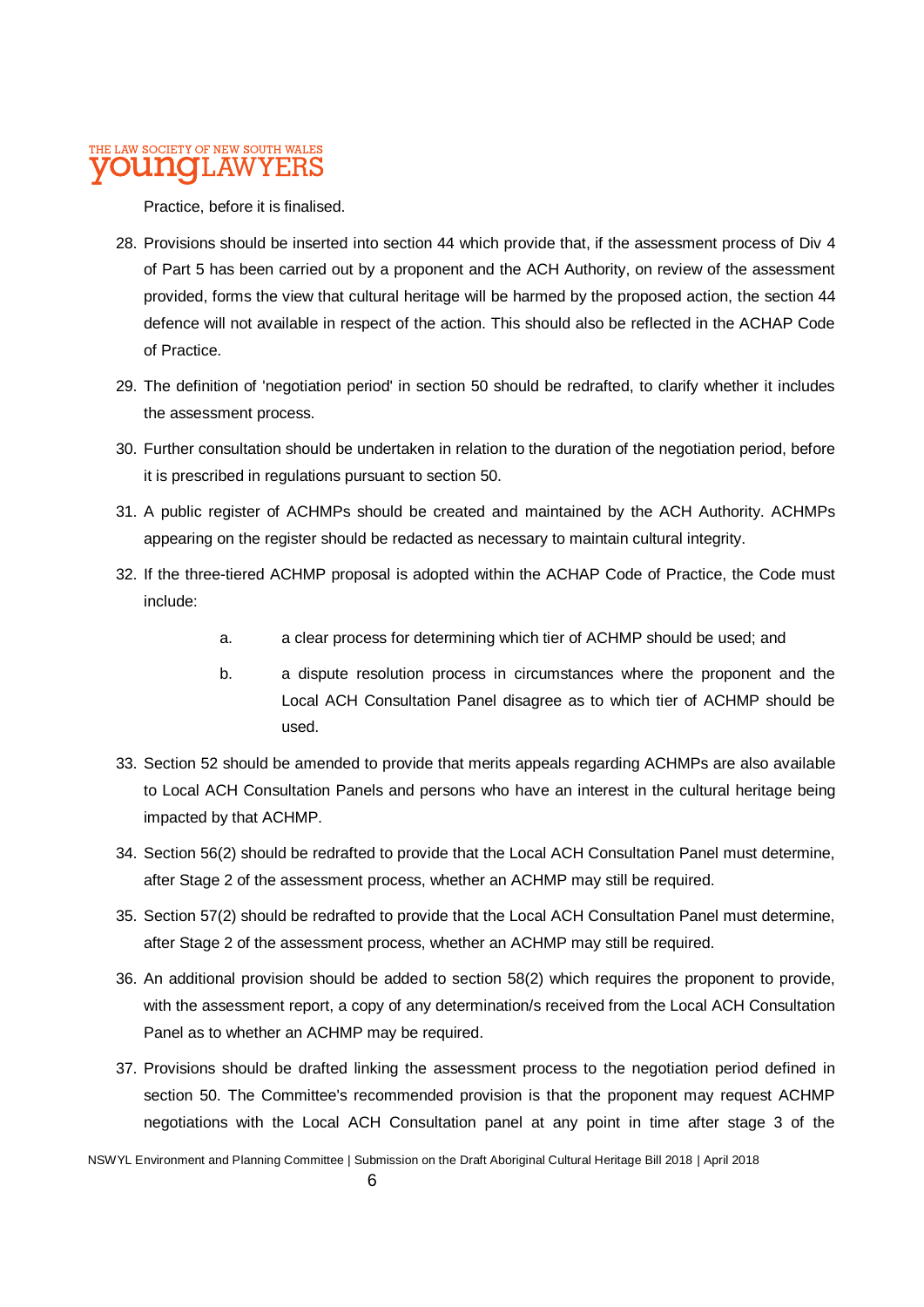assessment process has been completed.

- 38. Section 59(3) should be removed and replaced with provisions permitting the ACH Authority to continue to require further assessments be undertaken if they continue to consider the assessment report provided does not meet the assessment requirements. These provisions should also enable the ACH Authority, after one or more further assessments have been provided, to advise the proponent that their assessment report is not compliant.
- 39. Section 59(2)(b) should be removed, and replaced with provisions providing that, if an ACH Authority does not provide advice to the proponent within 10 business days (or longer, as per the following recommendation), the ACH Authority is deemed to have determined the assessment report is not compliant with assessment requirements.
- 40. Provisions should be inserted into section 59 which allow the ACH Authority to extend the 10 day review period if required.
- 41. After the legislation has commenced, the 10 day review period within section 59(2)(a) should be the subject of a review to determine whether it is a workable and appropriate timeframe in practice.
- 42. The standardised unexpected finds policy should be developed after a specific consultation process. The policy, once developed, should be drafted into the legislation.
- 43. In addition to the provisions suggested in the Proposal Paper, the ACHAP Code of Practice should include the following:
	- a. A minimum standard for cultural heritage assessment;
	- b. A requirement for field surveys to be conducted and for local knowledge holders (as put forward by the Local ACH Consultation Panel) to be present for field surveys conducted;
	- c. A mechanism to allow Local ACH Consultation Panels to publicly call for interested parties to come forward to be involved in the assessment process, where they deem it necessary; and
	- d. A mechanism to deal with differences of opinion as to whether an ACHMP is required.
- 44. Provisions should be inserted into Div 5 of Pt 5 (or in Regulations following) that the ACH Authority must consult with the Local ACH Consultation Panel before providing terms of approval to a consent authority.
- 45. The proposed amendments to ss 4.41 and 5.23 of the EPA Act should be replaced by amendments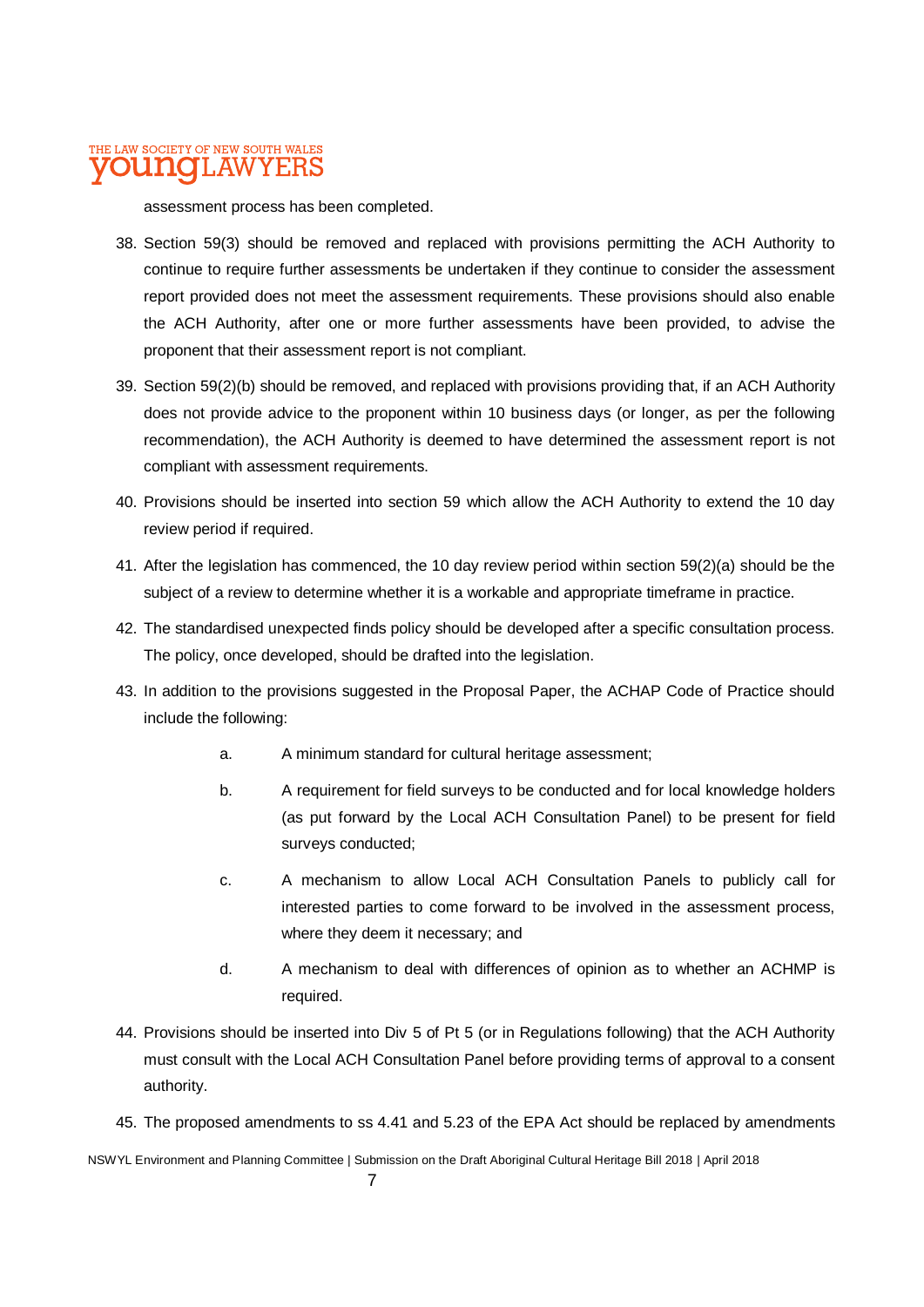removing references to Aboriginal cultural heritage approvals from the SSD and SSI provisions of the EPA Act entirely. An alternative, less preferred by the Committee, would be move the references to Aboriginal cultural heritage approvals to ss 4.42 and 5.24.

- 46. Funding for the administration of the ACH Authority to properly administer the new framework should be as per normal governmental funding arrangements, and should be separate from the ACH Fund.
- 47. Sections 78 81 should be amended to provide that the ACH Authority can make and give notice of interim protection orders.
- 48. Section 133(1) should be amended to allow any person to take proceedings to enforce an ACH Conservation Agreement or ACHMP.
- 49. Section 133(1)(b) should be amended to allow civil enforcement proceedings in respect of a breach of any provision of an ACHMP. In the alternative (and less preferred by the Committee) section 133(1)(b) should be amended to provide that proceedings can be taken to prevent harm to cultural heritage occasioned by an ACHMP in advance of that harm occurring.
- 50. Clarity should be provided as to how and by whom the staged implementation process will be administered.
- 51. Measures should be developed to avoid proponents from side-stepping the requirement to negotiating an ACHMP by unnecessarily applying for AHIPs well in advance of the activity to which the AHIP applies. A suggested measure is to introduce guidelines instructing OEH not to grant AHIPs unless the application demonstrates that they genuinely require the AHIP in advance of the new approval regime commencing.
- 52. Measures should be considered to facilitate regular consultation between the ACH Authority and the Minister administering the NPW Act during the interim period between the formation of the ACH Authority and the complete commencement of the new regime.
- 53. Provisions should be drafted around the interaction of the new cultural heritage framework and native title rights and interests, including interactions with:
	- a. native title rights to protect cultural heritage;
	- b. alternate procedures created under ILUAs; and
	- c. the rights and processes for negotiation under the NTA.

### **Introduction**

The Committee welcomes the opportunity to comment on the Draft Aboriginal Cultural Heritage Bill 2018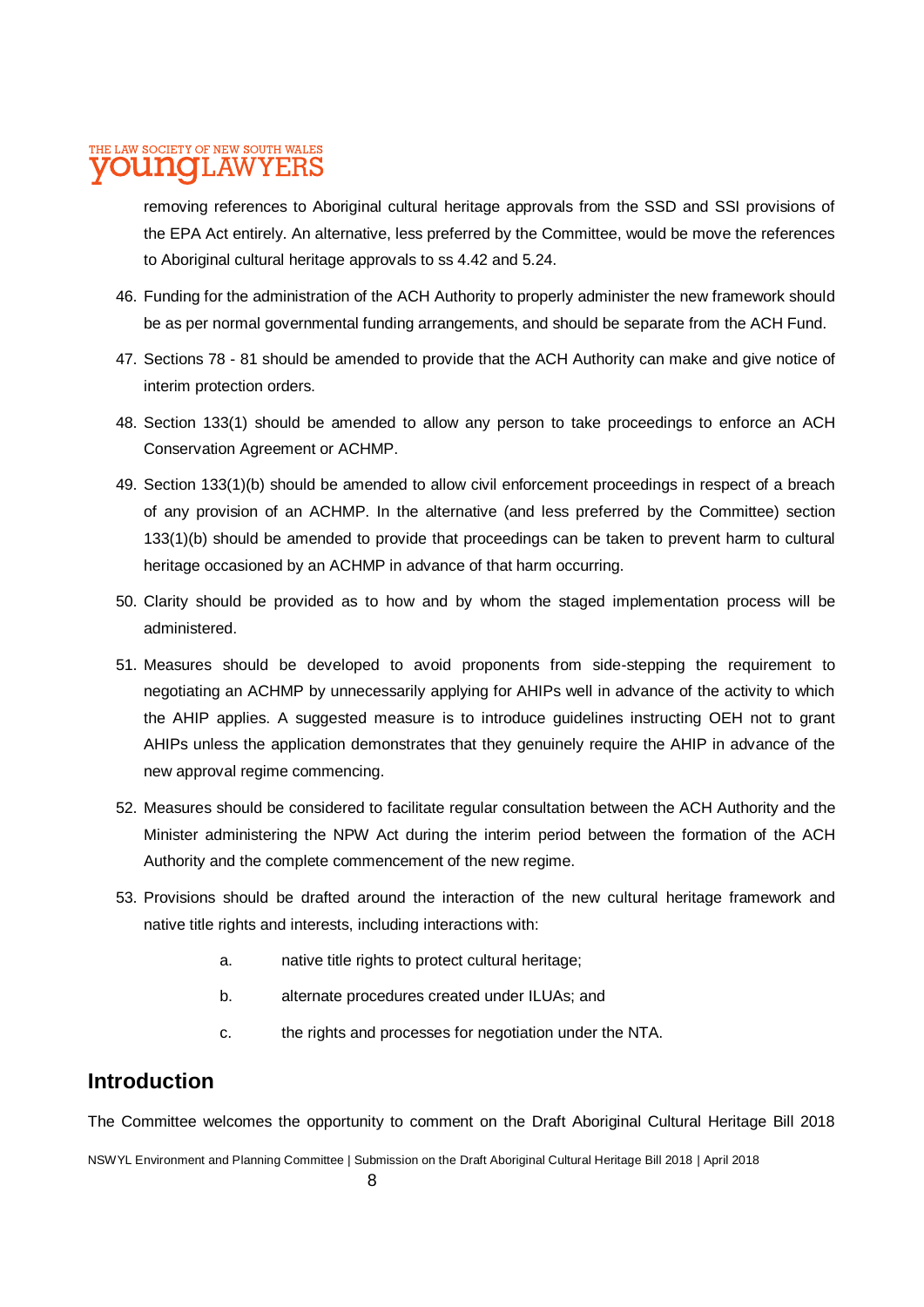#### (**Draft Bill**).

On balance, the Committee supports the Draft Bill and notes that the Draft Bill takes a number of important steps towards ensuring that decision-making, administrative and governing powers under the new Aboriginal cultural heritage regime rest with Aboriginal people.

However, the Committee notes that there are a number of sections in which the Draft Bill falls short in reaching this goal and could be improved upon to strengthen the framework for conserving ACH and ensure the Act operates to achieve its objectives.

### **Part 1 – Objects and expanded definition of Aboriginal cultural heritage**

The Committee supports the proposed objects of the Act, however the Committee submits that it would be preferable to make reference to the practice and revitalisation of cultural traditions and customs, and to manifestation, practice, development and teaching of spiritual and religious traditions, customs and ceremonies to better align with Articles 11 and 12 of the United Nations Declaration on the Rights of Indigenous Peoples.<sup>1</sup>

### *Recommendation 1: That the proposed objects of the Draft Bill be amended to closer reflect Articles 11 and 12 of the United Nations Declaration on the Rights of Indigenous Peoples.*

The Committee supports the expanded definition of Aboriginal cultural heritage in section 4 of the Draft Bill. The definition appears to better reflect the reality of the term 'cultural' heritage' for Aboriginal people, including the expansion of the definition to encompass intangible heritage.

The Committee notes that 'desecration' has not been defined within the Draft Bill. The Proposal Paper, foreshadowed that a new definition of 'desecration' would be included in the Draft Bill.<sup>2</sup> The second limb of the definition of 'harm' in section 40 of the Draft Bill is expanded to include acts which demonstrate disrespect for the significance of the cultural heritage in question, from which the concept of desecration as sitting within the definition of 'harm' can be inferred. This concept of demonstrating disrespect would seem to impart a requirement of intent into this second limb of the definition, despite the provision in section 41(1) that the offence of harming cultural heritage is a strict liability offence.

#### *Recommendation 2: A definition of 'desecration' be included in the Draft Bill.*

### **Part 2 – Decision Making Structures**

 $\overline{a}$ 

<sup>1</sup> *United Nations Declaration on the Rights of Indigenous Peoples 2007* [http://www.un.org/esa/socdev/unpfii/documents/DRIPS\\_en.pdf](http://www.un.org/esa/socdev/unpfii/documents/DRIPS_en.pdf)<br>2\_4\_are essed row level framework. Aboritise Laulture Lharite ar

*A proposed new legal framework, Aboriginal cultural heritage in NSW* at page 48

NSWYL Environment and Planning Committee | Submission on the Draft Aboriginal Cultural Heritage Bill 2018 | April 2018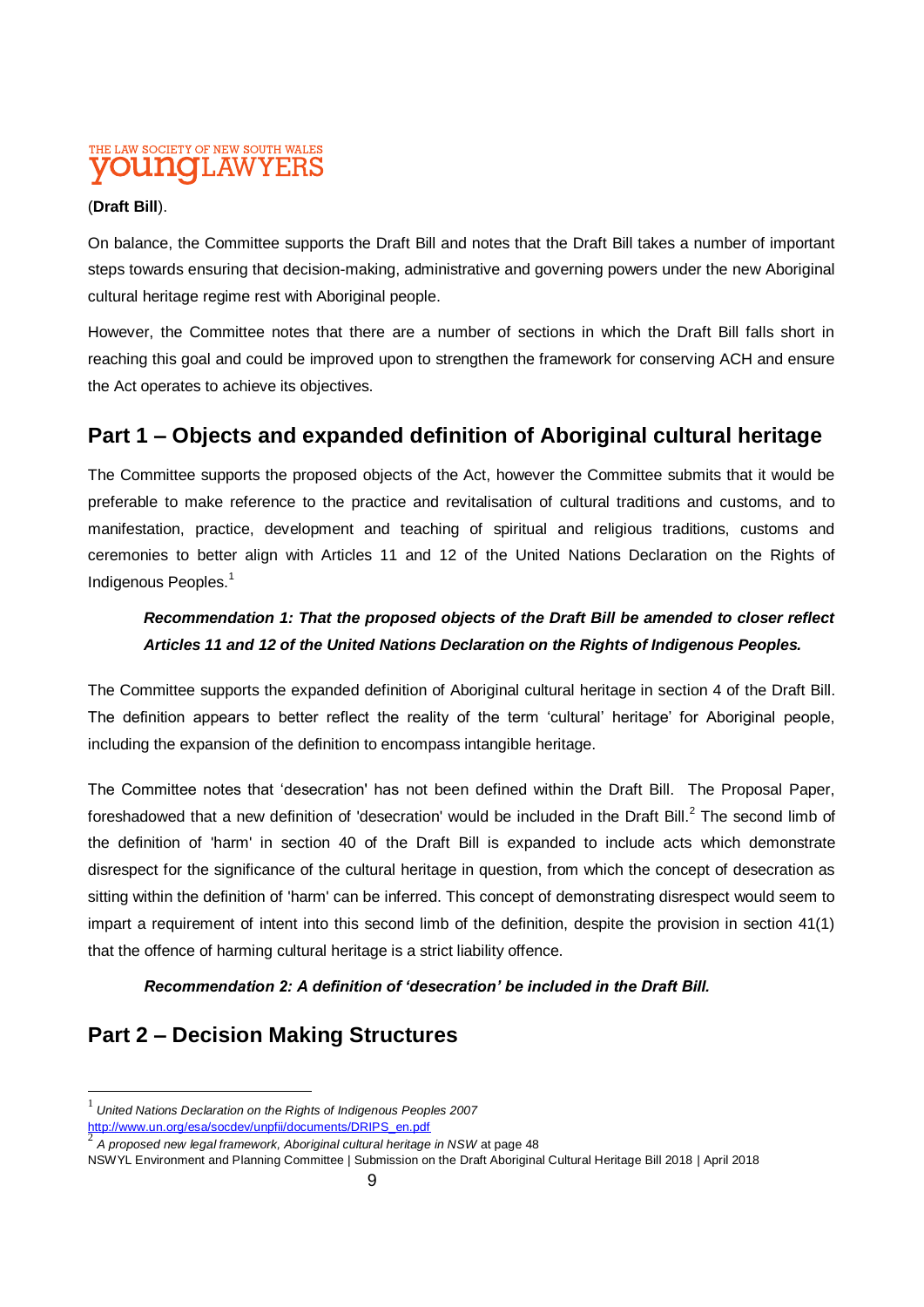Some of the roles of the Minister within the Draft Bill are at odds with the stated objective that decisionmaking powers rest with Aboriginal people. Particularly, the Committee submits that the rationale is not made out in the Proposal Paper for the Minister, rather than the ACH Authority, being the approval authority for Declared ACH (s 18) and the NSW ACH Map (s 20(4)), and having the power to consent to development within an ACH conservation agreement area (s 34(1)).

#### *Recommendations 3 – 5:*

- *Section 18 should be amended to provide that the ACH Authority, rather than the Minister, has the power to make declarations of Aboriginal cultural heritage.*
- *Section 20(5) should be amended such that the ACH Authority, rather than the Minister, has the responsibility of giving final approval to ACH Maps.*
- Section 34(1) should be amended to provide that the ACH Authority, rather than the *Minister, has the power to consent to development on land subject to and ACH conservation agreement.*

#### **ACH Authority**

The Committee commends the creation of the ACH Authority, consisting of Aboriginal persons, as the ultimate decision-making, administrative and governing body under the new Aboriginal cultural heritage regime. The breadth of powers and functions given to the ACH Authority in s 11, and the accompanying limitations on delegations in s 13, are appropriate, and will assist in ensuring that control of Aboriginal cultural heritage in NSW is in the hands of Aboriginal people.

It is critical to the success of the new regime in achieving this objective that the ACH Authority be properly representative of Aboriginal people, and to achieve legitimacy in the Aboriginal community. It is imperative that the process for appointment of the ACH Authority Board is one which is acceptable and which has the confidence of Aboriginal people. The Committee welcomes the proposal to consult further on this, on the proviso that this consultation process will be transparent and genuine. This appointment process is critical to ensure the Aboriginal community has faith in the independence of the ACH Authority and to ensure it has the legitimacy of a proper mandate given by Aboriginal people.

The Committee does not consider it is appropriate to provide an opinion on the various proposals presented in the Proposal Paper on the appointment process to be employed for the ACH Authority (targeted questions B2 and B3). This decision is one which must rest in the hands of Aboriginal people.

The Committee notes that clause 5(2) of Sch 1 proposes to allow the Minister to remove a member from office at any time. The Committee is concerned this provision creates a risk (or at least the perception of a risk) that the Minister may politicise the ACH Authority. Such a risk, whether perceived or actual, has the potential to undermine genuine Aboriginal control of the ACH Authority. It may cause members to feel that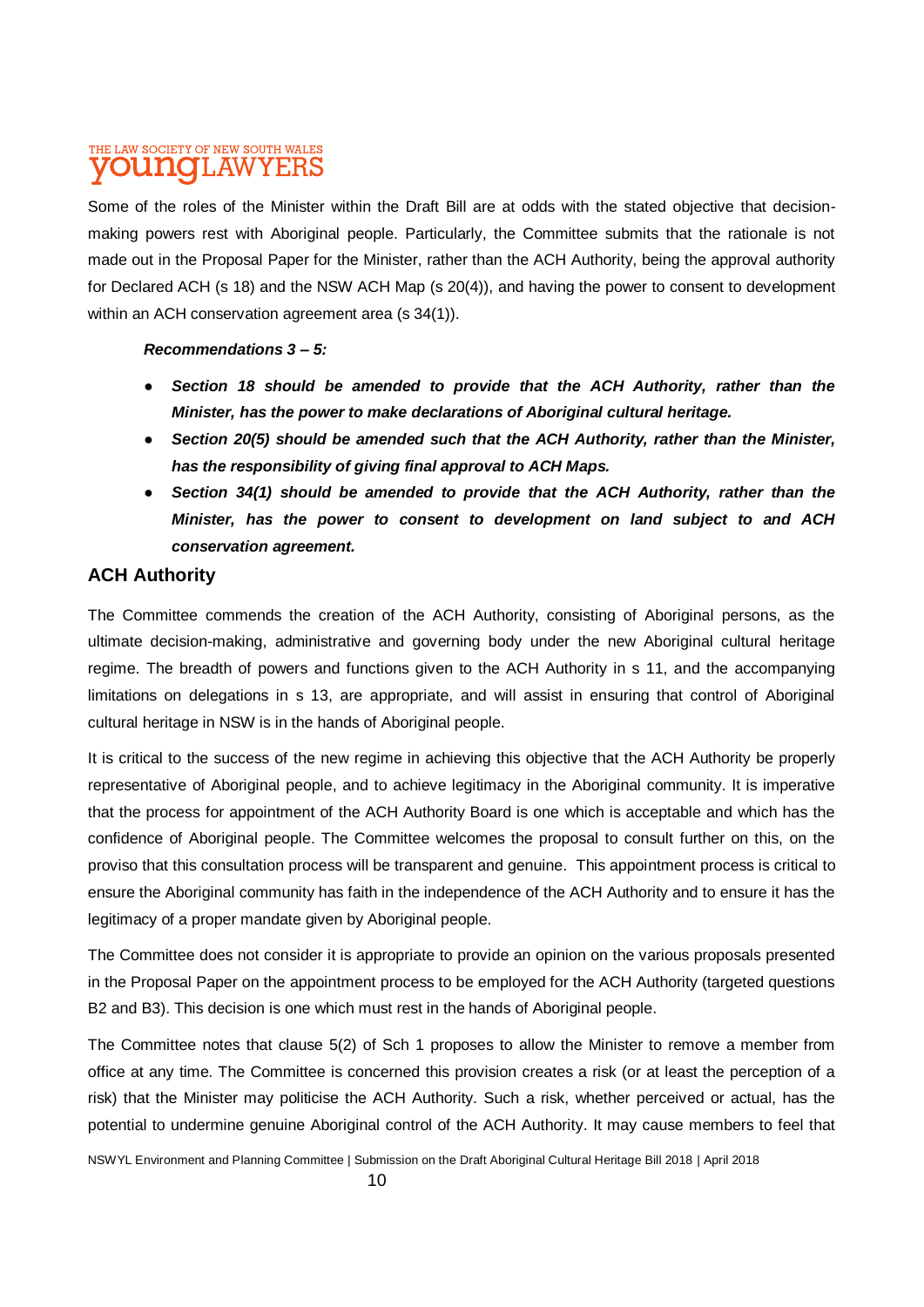the threat of dismissal hangs over their heads, which may prevent them from acting on direction from the Aboriginal community where it conflicts with unofficial direction from the Minister or Government generally. Likewise for the equivalent provisions relating to the Chair and Deputy Chairperson (cl 7(2)).

#### *Recommendations 6 – 7*:

- *Clause 5(2) of Sch 1 should be amended to restrain the powers of the Minister to remove a member of the ACH Authority, to permit removal in only limited circumstances (eg. misconduct).*
- *Clause 7(2) of Sch 1 should be amended to restrain the powers of the Minister to remove a Chairperson or Deputy Chairperson of the ACH Authority, to permit removal in only limited circumstances (eg. misconduct).*

The Committee submits that the provisions around ACH Authority procedures in Part 3 of Sch 1 are sound.

The stated ongoing role for Government agencies in providing operational support flags a concern that the ACH Authority will not be properly resourced to carry out their roles in the framework (or at least the majority of their roles) independently. Any reliance on government agencies undermines the ability of the proposed framework to actually enable decision-making to be controlled by Aboriginal people, particularly noting the entrenched and long-standing concerns the Aboriginal community has with the current administration of the Aboriginal cultural heritage system by OEH.

*Recommendation 8: The ACH Authority should be properly resourced by the government to carry out its functions, and not be forced to rely on operational support from government agencies (such as OEH).* 

#### **Local ACH Consultation panels**

The Committee strongly supports the proposal to create Local ACH Consultation Panels and give them the primary role in negotiating ACHMPs (as set out in section 16), and considers it a positive development towards placing control of cultural heritage assessment and management in the hands of local Aboriginal communities. However, proper constitution, operation and resourcing of those Panels is key to ensuring this aim is actually delivered.

In the provisions around membership of the Panels in Div 3 of Pt 2, no detail is given on whether there will be a requirement for members to be Aboriginal (and on what safeguards there will be to ensure this takes place). This requirement is, quite appropriately, included in the provisions regarding membership of the ACH Authority (s 8(2)). It is unclear whether the failure to include this requirement in Div 3 of Pt 2 is an oversight or intentional. The Committee submits that it should be likewise included in relation to membership of the Local ACH Consultation Panels

NSWYL Environment and Planning Committee | Submission on the Draft Aboriginal Cultural Heritage Bill 2018 | April 2018 *Recommendation 9: Provisions should be inserted into Div 3 of Pt 2 which require that only*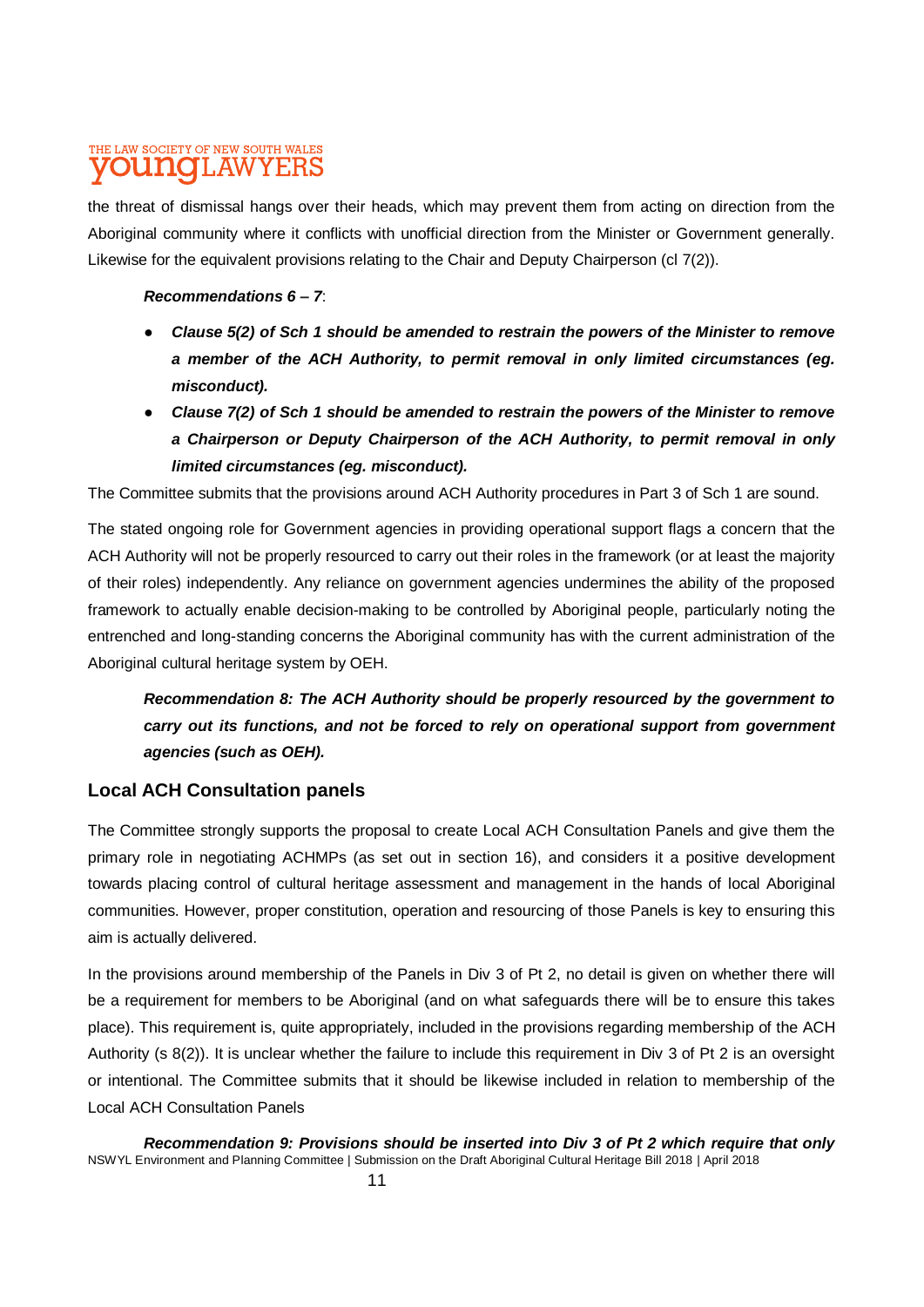#### *Aboriginal persons may be appointed as members of Local ACH Consultation Panels.*

The Committee does not consider it is appropriate to provide a concluded opinion on the various proposals presented in the Proposal Paper on the appointment process to be employed for the Local ACH Consultation Panels, or the proposed boundaries of those panels (targeted questions B4-B7). However, the Committee considers it appropriate to nevertheless provide comment on the five examples presented in targeted question B6 for membership of the Local ACH Consultation Panels. The Committee notes that the general experience under the current legislative scheme is that there are a multiplicity of views across local Aboriginal communities and between different Aboriginal people, families and organisations, and no single existing body can be said to adequately represent the views of all stakeholders in a particular cultural heritage assessment and management process (there are numerous case studies to support this example). With this in mind, the Committee makes the following comments on the examples given in targeted question B6:

Examples 2 and 5 effectively identify 'winners' from the various stakeholder organisations, and will not lead to adequate representation of the multiplicity of Aboriginal perspectives in local communities;

Example 4 will also likely do the same, unless the 'groups' are specifically identified in each ACH Panel area – a 'one-size fits all' approach which prescribes the same 'groups' for each Panel across the State will not ensure each Panel is properly representative;

It is difficult to comment on example 3 without knowing who will be entitled to participate in the secret ballot;

Example 1 will only ensure adequate representation if the numbers of people nominated are relatively small. The proposed safeguard that a reference must be obtained from an appropriate organisation will likely be a politicised process; to avoid getting drawn into these politics, organisations may provide references for many nominees. Where there are a large number of nominees (it is not impossible to conceive over 200 nominees in a relatively small area), appointment from this large pool by the centralised ACH Authority will undermine the ownership local communities have over the appointment process.

The Committee notes that the guidelines managing the establishment and operation of the Local ACH Consultation Panels will be critically important, particularly in ensuring those Local ACH Consultation Panels are properly representative of and are considered legitimate by their respective Aboriginal communities. Section 17 provides that these guidelines will be developed by the ACH Authority in consultation with the Aboriginal community. It is imperative that this consultation is extensive and transparent – if those guidelines are not robust then local control of decision-making will not be guaranteed. It is appropriate particularly that the guidelines governing appointment of Local ACH Consultation Panels should be incorporated into legislation, because adequate and appropriate representation on the Panels is critical to ensuring the framework achieves a local decision-making process that is properly representative of the wishes of local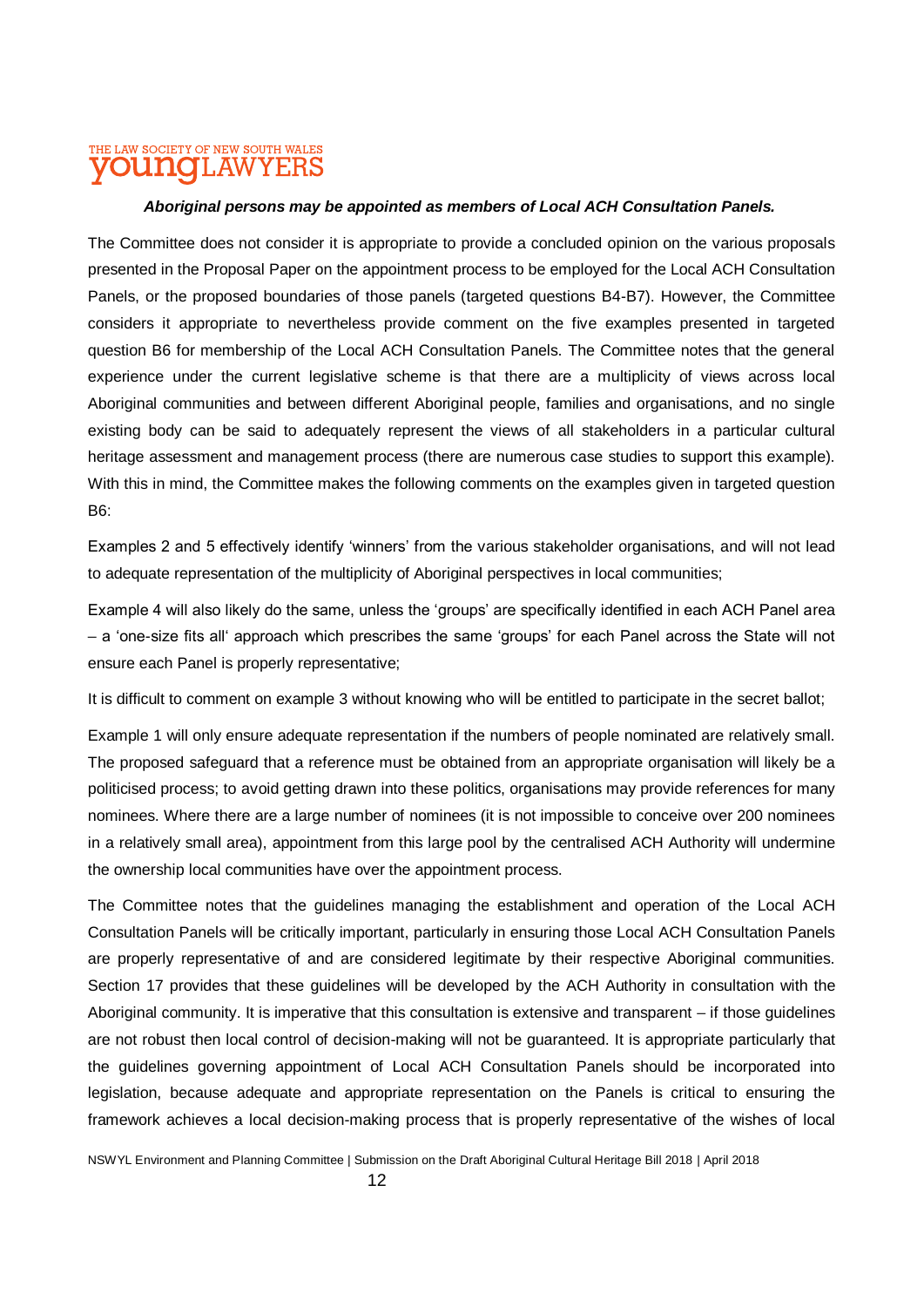Aboriginal communities (particularly noting the number of different and often disparate Aboriginal persons, groups and perspectives on cultural heritage at the local level). Among other advantages, this would mean that amendments to these key provisions could only occur through Parliamentary processes (which would presumably, and hopefully, only take place after extensive consultation). The reason given in the Proposal Paper (on p18) for the failure to include provisions around constitution of the Local ACH Consultation Panel in the legislation is that further consultation is needed to determine the membership criteria. If this is the case, the legislation should not commence until this consultation is completed and incorporated therein.

### *Recommendation 10: Provisions should be inserted into Div 3 of Pt 2 which detail the process for appointment of Local ACH Consultation Panels, once consultation on this process has been completed.*

On pp 19-20 of the Proposal Paper (and inferred in the Consultation Note to s 13 of the Draft Bill) it is indicated that the Local ACH Consultation Panels will need to source outside administrative and other support necessary to allow them to operate. The rationale for this unclear. Given the central Local ACH Consultation Panels play in day-to-day negotiation of cultural heritage assessment and management processes, it is appropriate that they be directly resourced by government to put in place the administrative structures and staffing to carry out this role. Whether they choose to also draw on existing organisations to support them should be a choice they make, with the comfort that if they choose not to do so, they will still be able to carry out the role that they have been entrusted by their communities to do. This is particularly important in areas where the choice of any particular local support organisation would be divisive.

The fact that the resourcing requirements are not yet finalised (as per the discussion on p 13 of the Proposal Paper) is concerning. Given that these Panels will be required to the bulk of the day-to-day work in coordinating and negotiation cultural heritage assessment and management within the framework, failure to sufficiently resource the Panels will render the framework unworkable, and it will not deliver on the promise of local decision-making. Therefore, any support for the framework given in the consultation process can only ever be conditional on an assumption that resourcing to Local ACH Consultation Panels will in fact be sufficient.

### *Recommendation 11: Local ACH Consultation Panels should be adequately resourced by government to carry out their functions, and not be forced to rely on support organisations for assistance.*

NSWYL Environment and Planning Committee | Submission on the Draft Aboriginal Cultural Heritage Bill 2018 | April 2018 Further, the suggestion in the Proposal Paper and the Consultation Note to s 13 that the ACH Authority may delegate the functions of establishing and supporting Local ACH Consultation Panels to a LALC to coordinate the formation of a Local ACH Consultation Panel is problematic. It states that that delegation to another organisation is only permitted where the LALC chooses not to exercise or does not have the capacity to exercise that function. The justification for this is that LALCs have certain roles under the ALR Act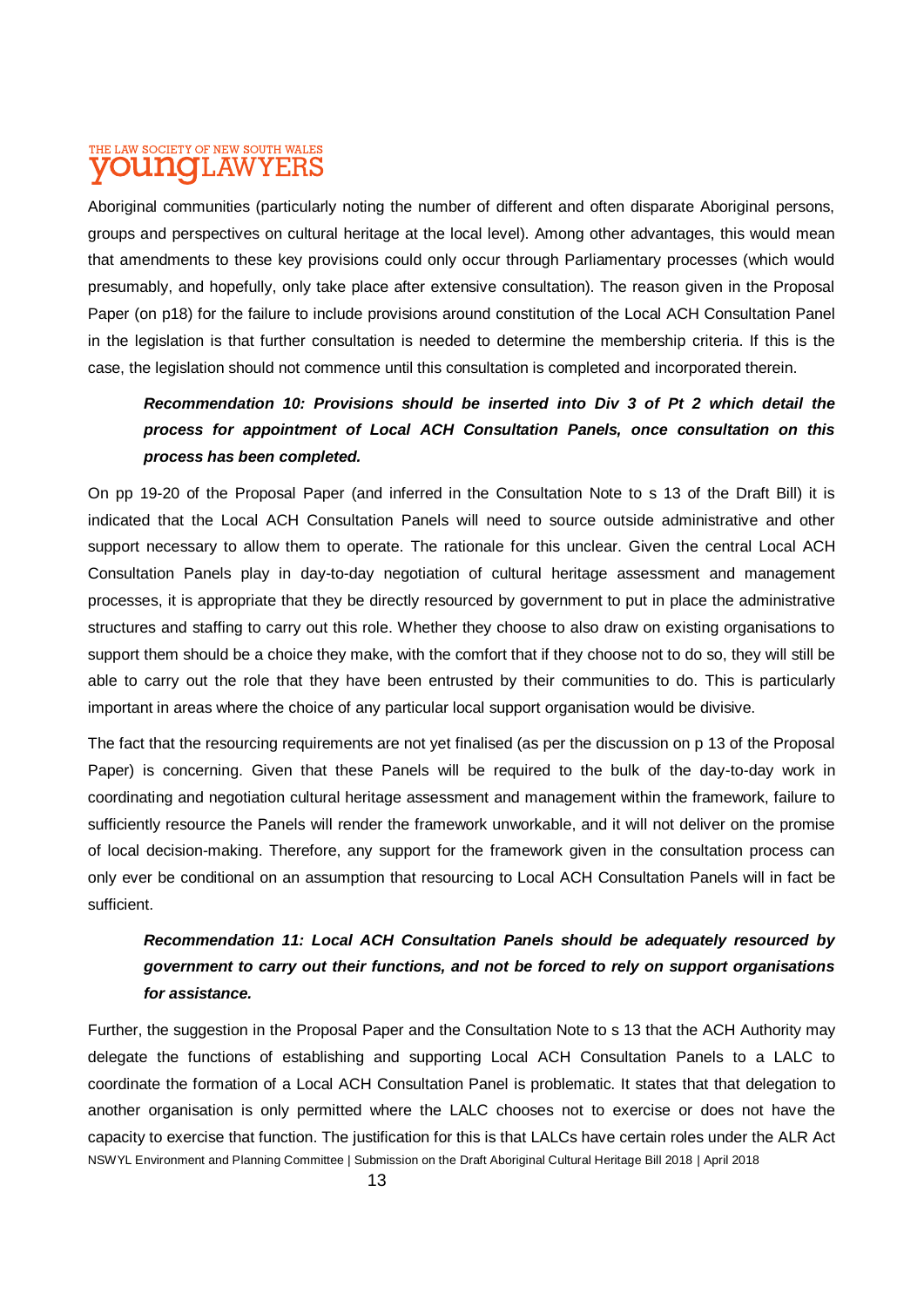in relation to cultural heritage protection.

However, this proposal arbitrarily selects LALCs as the appropriate bodies to take on this role, regardless of the existence, in particular communities, of other bodies who may be better equipped to take on this role (native title PBCs, elders groups, Joint Management Committees etc.), or of circumstances in which the LALC taking on this role would likely be divisive. Whilst in many communities the LALC has the backing of all or most of the Aboriginal community in relation to cultural heritage matters, this is not the case in all communities – the experience of both industry and non-LALC RAPs in navigating the current heritage system highlights this clearly. Therefore, the ability to act as a support organisation for the Local ACH Consultation Panel should be extended to any Aboriginal organisation based within the area of the Local ACH Consultation Panel. Further, the choice of supporting organisation should rest with the Local ACH Consultation Panel, not the ACH Authority. This will allow Local ACH Consultation Panels, who will ideally be representative of the wide cross-section of Aboriginal interests in the area, to choose the organisation which would be most appropriate in the unique circumstances of that area, to avoid any perceptions that the Panel is not properly representative or legitimate.

It is not possible to, as requested in targeted question B8 of the Proposal Paper, comprehensively identify other appropriate organisations to take on functions delegated from the ACH Authority, especially in the absence of knowing what the Local ACH Consultation Panel boundaries will be. There will be a multiplicity of organisations, unique to each area, potentially capable of taking on the role, including (but certainly not limited to): native title PBCs, Elders groups, Joint Management Committees, other bodies created under NTA processes (e.g. under ILUAs), and Aboriginal-owned cultural heritage service providers.

Finally, even were the approach taken to only allow delegation of support functions to LALCs, the Proposal Paper and Draft Bill is silent on what would occur if there are multiple LALCs which elect to take on a support role to a Local ACH Consultation Panel, where the Local ACH Consultation Panel area crosses LALC boundaries (noting a decision has not been made on Panel boundaries). The Regulations should address what would occur if this is the case.

#### *Recommendations 12 – 13:*

- *Regulations made under section 13 should permit the ACH Authority to delegate the functions of co-ordinating the establishment and supporting the operation of Local ACH Consultation Panels to the organisation they consider best suited to the role on a caseby-case basis, whether that be a LALC or other organisation.*
- *Regulations made under section 13 should provide that, in so delegating those functions, the ACH Authority must consult each Local ACH Consultation Panel as to the appropriate support organisation, and, where a preference is given by the Local ACH Consultation Panel, follow that preference.*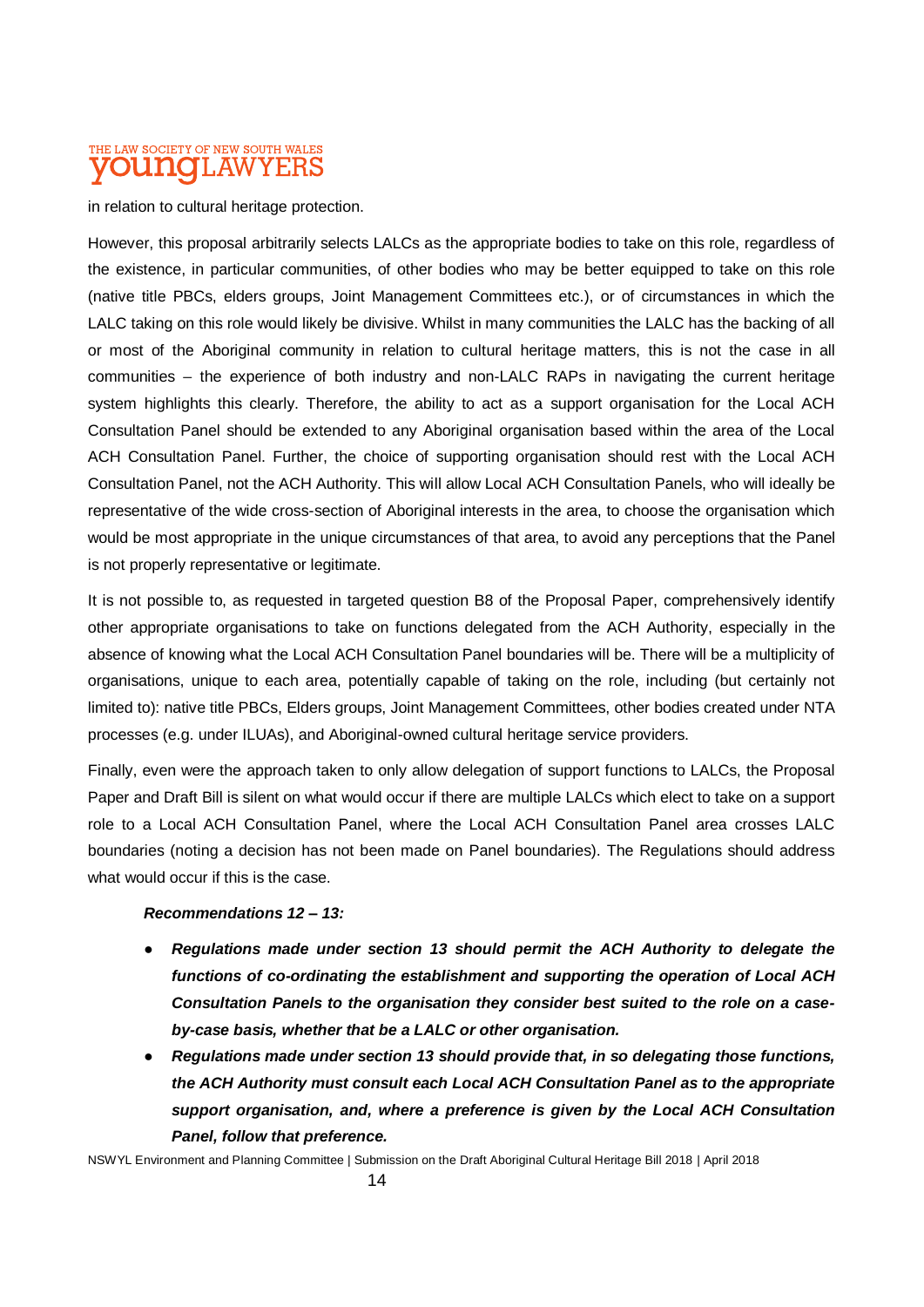Both the Proposal Paper and Draft Bill are silent on whether there will be funding provided to organisations taking on a support role to Local ACH Consultation Panels. Whatever organisation takes on this support role, without additional resourcing, they will have to abandon existing projects and priorities to take on this role. It is entirely inappropriate for local organisations to face a choice between abandoning existing endeavours or taking a role in supporting the new framework, with the knowledge that if they fail to do the latter, Local ACH Consultation Panels may be left incapable of performing their functions.

*Recommendation 14: Organisations taking on support roles of Local ACH Consultation panels should be specifically and adequately resourced by government for that support role.*

### **Part 3 – Aboriginal cultural heritage declarations and information**

### **Scope of Declarations**

The expanded scope of the new Declared ACH (ie. compared to the existing Aboriginal Place process) in s 18 is a welcome development. The proposed s 18(1), which outlines the criteria for classification as Aboriginal cultural heritage, is comprehensive as it includes objects, land, ancestral remains or 'any other tangible material relating to Aboriginal life or historical events.<sup>3</sup> This broad scope aligns with the main aims of the Draft Bill by recognising and enhancing the protection and conservation of ACH of a variety of sources of this heritage.<sup>4</sup>

#### **Process for nomination of Aboriginal Cultural heritage**

The Committee does not consider the process for the nomination and approval of Declared ACH to be satisfactory. In order for there to be genuine control of the process by Aboriginal people, final approval should be at the hands of the ACH Authority, and not the Minister. It is not sufficient for the ACH Authority to only be empowered to make a recommendation regarding a declaration, with the final approval remaining with the Minister. The justification provided in the Proposal Paper for why the Minister has this role (ie. that it can be declared over public and private land, and that it provides a high level of permanent protection)<sup>5</sup> is not compelling.

The proposal that the ACH authority should consult with local ACH consultation panels, landholders or owners of any object concerned before making recommendations is a beneficial provision, however it would align more with the aims of the act of promoting participation and enabling decision-making by Aboriginal

 $3$  Ibid.

 $^4$  Office of Environment and Heritage, A proposed new legal framework: Aboriginal cultural heritage in New South Wales, Proposal Paper (2017).

 $<sup>5</sup>$  lbid 31.</sup>

NSWYL Environment and Planning Committee | Submission on the Draft Aboriginal Cultural Heritage Bill 2018 | April 2018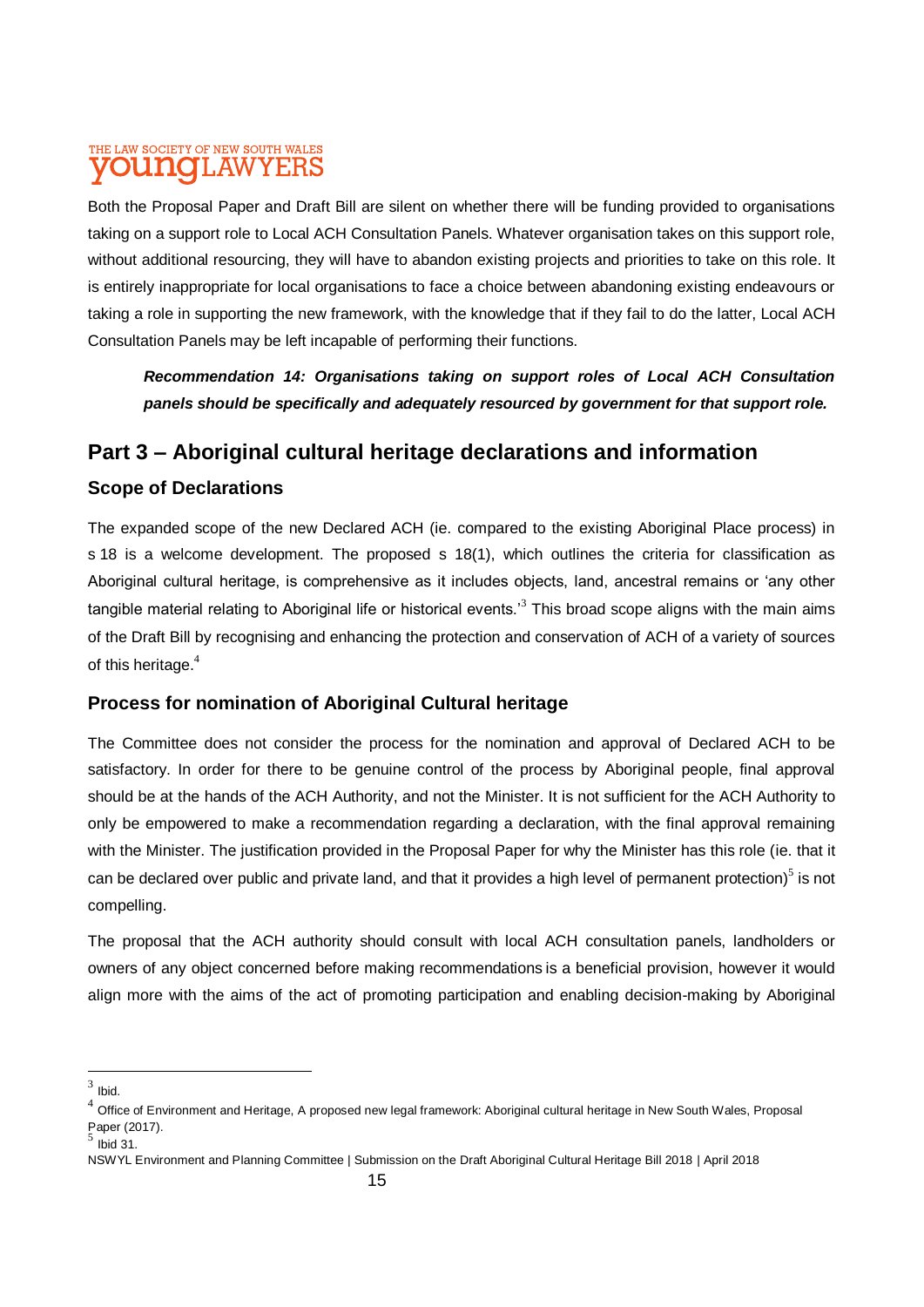peoples<sup>6</sup> if the Minster was not vested with final approval.

Additionally, without a definitive deadline or timeline for the determination of whether to approve Declared ACH, the decision-making process may be lengthy, which could hinder the protection of ACH.

#### *Recommendation 15: A deadline for determination of whether to approve Declared ACH should be included in section 18.*

#### **Public and Private ACH**

Section 18(5) of the Draft Bill indicates that Declared ACH may include public or private land, objects or materials. However, neither the Proposal Paper nor the Draft Bill contain sufficient details about the role of private (or for that matter public) landowners in the nomination process. This may result in conflict with private owners of proposed ACH. For example – what happens if the ACH Authority/Local ACH Consultation Panel cannot reach a negotiated outcome on a Declared ACH Nomination (including where the landowner refuses from the outset to consider the nomination)? Although it is not legislatively required, the current practice appears to be that ACH will not be declared on private land without the consent of the landowner. This provides a significant barrier in recognising ACH which should be resolved in the Draft Bill.

*Recommendation 16: A different structure or strategy should be considered and included to facilitate interaction between the ACH authority and private land or object owners to minimise conflict and ensure ACH is protected.* 

#### **Mandatory Considerations**

The Draft Bill is silent on what mandatory considerations are to be taken into account when determining whether to approve a Declared ACH nomination. Section 18(4) only notes that the ACH Authority in making a recommendation must have regard to the regulations or the ACH strategic plan<sup>7</sup> (despite the Proposal Paper noting that the Draft Bill would provide transparency around the matters to be considered by the ACH Authority in making a recommendation<sup>8</sup>). In the absence of mandatory considerations in the Draft Bill, both the regulations and the ACH strategic plan will be critical to the integrity of the Declared ACH process, and the sufficiency of the Declared ACH nomination process cannot be fully considered without them.

*Recommendation 17: Section 18 should specify the mandatory considerations of the Minister when determining a Declared ACH nomination.*

l

 $^6$  Office of Environment and Heritage, A proposed new legal framework: Aboriginal cultural heritage in New South Wales, Proposal Paper (2017).

<sup>7</sup> Draft Bill Pt 3 s18.

 $^8$  Office of Environment and Heritage, A proposed new legal framework: Aboriginal cultural heritage in New South Wales, Proposal Paper (2017) 31.

NSWYL Environment and Planning Committee | Submission on the Draft Aboriginal Cultural Heritage Bill 2018 | April 2018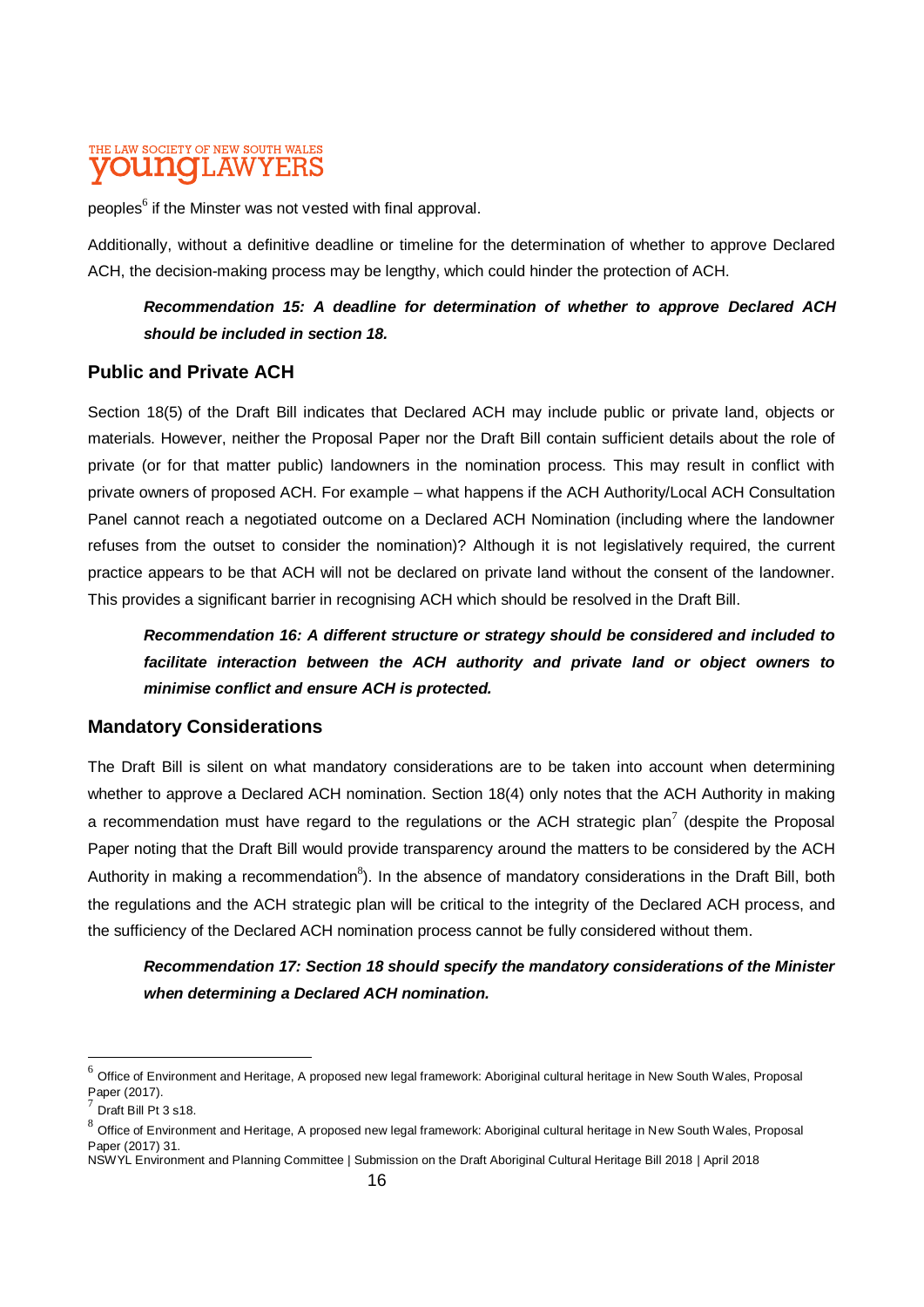#### **Information System**

The Committee considers that the proposed ACH Information System, to be administered by the ACH Authority, seems sound and a significant improvement on the AHIMS system. The inclusion of both a restricted access database and a public online portal for public sharing of information<sup>9</sup> will promote public participation. Particularly positive is the ability for there to be a restricted access database and a tightly controlled public online portal.<sup>10</sup> This will go some way to alleviating the concerns of community members in relation to having the location or other sensitive information about the most important cultural sites on publicly available registers to not put the most important sites on cultural heritage registers. However, it will take time, and demonstration of the security of the system, before these concerns will be entirely alleviated (if they ever will be) and if all members of the community with cultural heritage knowledge will be comfortable having it placed on the ACH Information System.

#### **ACH Mapping, Strategic plans and state of ACH reporting**

The Committee considers it appropriate that the exact nature and methodology of the NSW ACH Mapping is not proscribed by the Draft Bill, but rather left to be developed by the ACH Authority, as the details from Local ACH Consultation Panels come in (as is proposed in s 20).

In relation to ACH Strategic Plans, the requirement for strategic plans is a strong proposal, provided that Local ACH Consultation Panels will be appropriately resourced to do this in addition to and without detracting from their day-to-day role in negotiating ACHMP. The requirement for public authorities in s 21(3) to take into consideration relevant ACH strategic plans when exercising all aspects of their duties and functions is welcome. The Committee submits that this will embed consideration of ACH by public authorities into a broadened scope of the exercise of their functions.

The requirement to prepare State of ACH reports that address the matters in s 22(3) is supported, however the Committee suggests a shorter period of two years for the preparation of reports under s 22(1)(b) to ensure recommendations are considered in a timely manner and that the assessment of ACH and review of programs occurs frequently.

### *Recommendation 18: Section 22(1)(b) be amended to require the preparation of a State of ARH report every two years.*

### **Part 4 – Conservation of Aboriginal Cultural Heritage**

Part 4 of the Draft Bill regarding Aboriginal Culture Heritage Declarations and Information appears sound. The amendments to s 4B of the Heritage Act proposed in the Draft Bill, which provide that the ACH Authority

 $\overline{a}$ 

 $^9$  Draft Bill Pt 3 s19.

 $10$  Ibid.

NSWYL Environment and Planning Committee | Submission on the Draft Aboriginal Cultural Heritage Bill 2018 | April 2018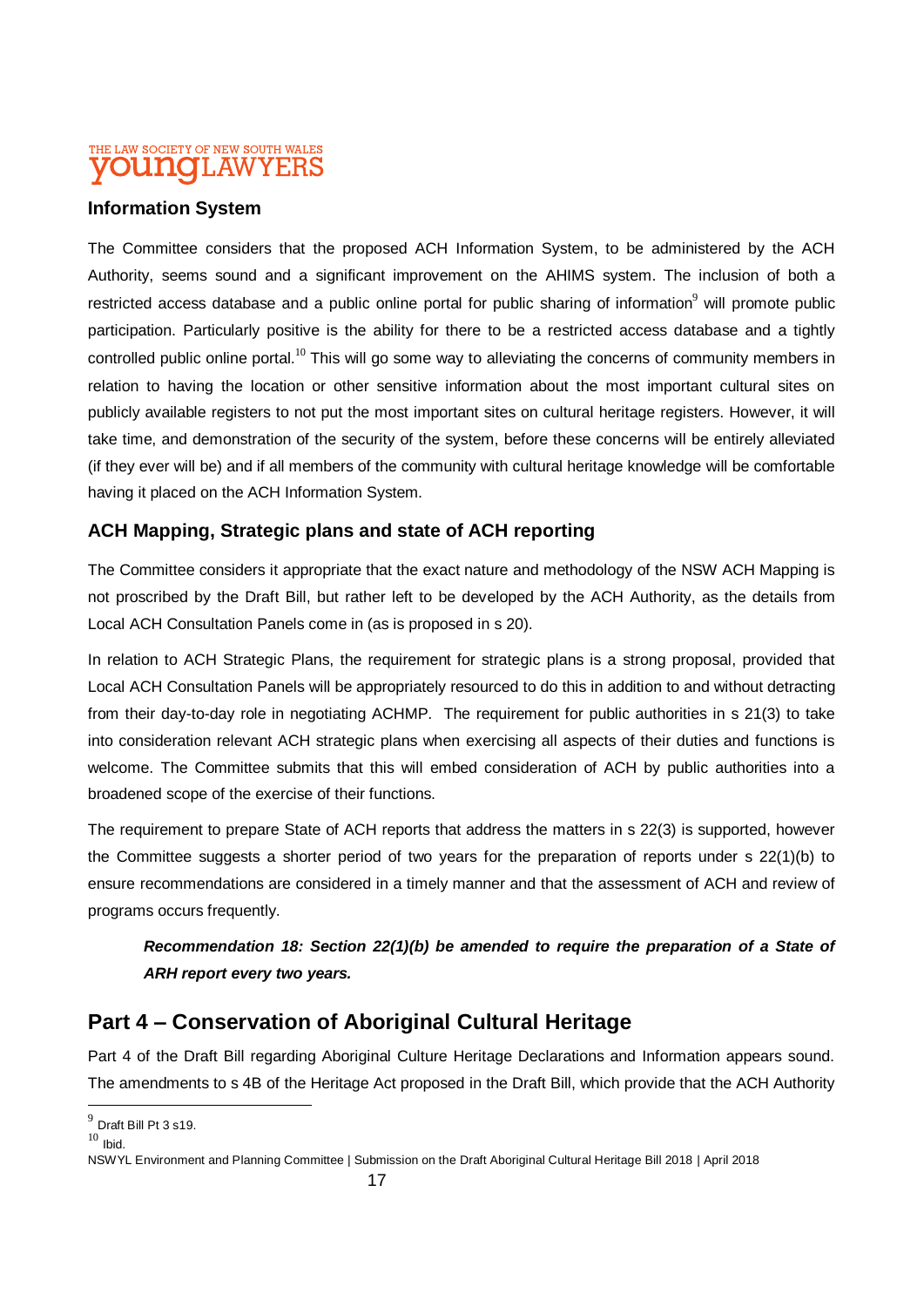takes the place of the Minister in advising the Heritage Council on matters relating to Aboriginal cultural heritage $^{11}$  is appropriate.

#### **Ownership and repatriation of ACH**

With regard to s 24<sup>12</sup>, the mechanism by which Aboriginal objects, previously determined to be the property of the Crown, are transferred to the ACH Authority to be held on behalf of Aboriginal people, appears sound. However, more information should be provided on what controls and safeguards will be placed on the ACH Authority to ensure the terms of this trust confer effective ownership to Aboriginal people at large. There remains a grey area regarding ACH (noting the expanded definition) falling outside the scope of the previous vesting in the Crown. It is unclear why there are no provisions vesting or confirming ownership of such cultural heritage with Aboriginal people; the Draft Bill only states that all Aboriginal objects are property of the ACH authority, $13$  not the Aboriginal community members who may have traditional ownership over the specific ACH themselves. This falls short of the aim of the Proposal Paper to 'clearly establish that Aboriginal cultural heritage belongs to Aboriginal people'.<sup>14</sup>

In relation to s 25,<sup>15</sup> the repatriation process is welcome as it will fill a current regulatory gap (although OEH does carry out repatriation activities, there is no comprehensive legislative framework to regulate this). The provisions appear to be broad enough to allow the ACH Authority to deal with any repatriation opportunities as they arise, and the requirements of reasonableness and mandatory consultation with the Local ACH Consultation Panel are appropriate safeguards to ensure the powers are appropriately exercised.

### *Recommendation 19: Provisions vesting or confirming ownership of ACH lies with Aboriginal people should be included in section 24 of the Draft Bill.*

#### **Notification of ACH**

In s 27,<sup>16</sup> there are some issues with the requirement to notify the ACH Authority of the location of tangible cultural heritage. As it applies to non-Aboriginal people, the retention of a notification requirement is appropriate, although it should be considered whether the appropriate body to be notified is the ACH Authority or the Local ACH Consultation Panel, noting that the latter is more likely to have particular knowledge of the cultural heritage in question and/or the context in which it is located. The Committee submits that an amendment should be made to the defence of believing the ACH Authority is aware of the

l

 $11$  Draft Bill sch 2 cl 2.

<sup>12</sup> Draft Bill Pt 4 div 1 s24.

 $13$  Ibid.

 $14$  Office of Environment and Heritage, A proposed new legal framework: Aboriginal cultural heritage in New South Wales, Proposal Paper (2017) 11.

 $15$  Draft Bill, Pt 4 div 1 s25.

 $16$  Ibid s27.

NSWYL Environment and Planning Committee | Submission on the Draft Aboriginal Cultural Heritage Bill 2018 | April 2018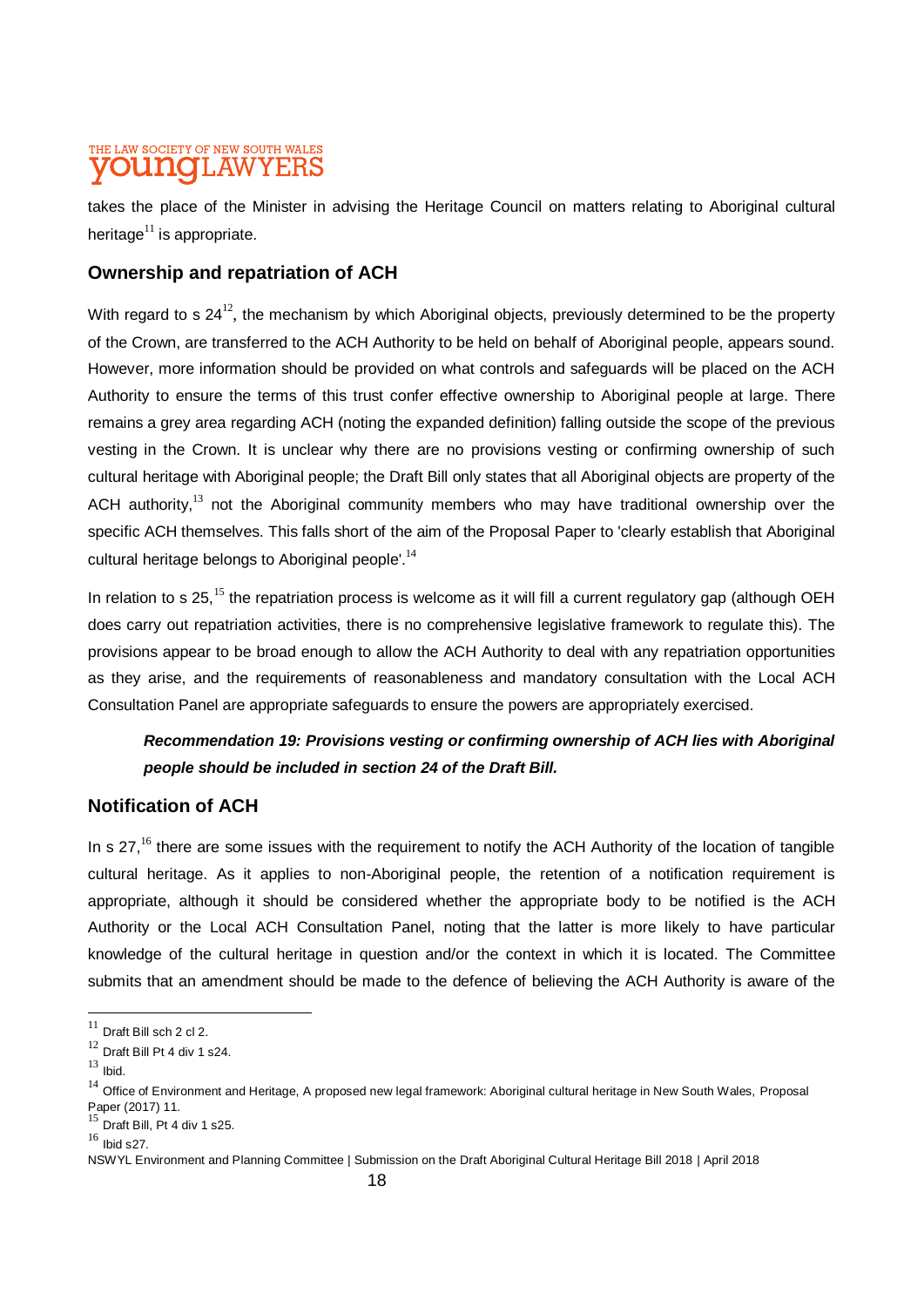existence of the item to include the test of reasonableness, as currently exists in s 89A of the NPW Act. The requirement to notify should be sensitive to the existence of cultural protocols around the retention and limited transfer of knowledge around the subject ACH. The notification provisions should not detract from the power of Aboriginal people to conserve knowledge of intangible cultural heritage and to respond to newly discovered heritage.

#### *Recommendations 20 – 22:*

- **The Local ACH Consultation Panel, rather than the ACH Authority, should be the body** *that is notified of the location of tangible cultural heritage.*
- *The requirement to notify the Panel of the location of tangible cultural heritage should be sensitive to the existence of cultural protocols around the retention and limited transfer of knowledge around ACH*
- The defence of belief that the ACH Authority is already aware of the location of tangible *ACH in section 27(2) should be subject to a test of reasonableness.*

#### **Conservation Agreements**

The Committee submits that Division 2 of Part 4 of the Draft Bill is a very positive development. It is particularly noteworthy that the agreements may overcome the major obstacle of access to land by Aboriginal people seeking to protect and preserve cultural heritage sites, and to continue or revive traditional practices on Country. The provisions for registration of ACH conservation agreements on title in ss 32-33 of the Draft Bill go towards ensuring the robustness and effectiveness of the agreements over time.

However the Committee recommends that the effectiveness of this Division may be strengthened by providing for the ACH Authority to consult with the Local ACH Consultation Panel where it intends to vary or terminate a conservation agreement (consistent with its obligation to do so when entering into such a conservation agreement under s  $29(2)^{17}$  Further, the power of the Minister to direct the ACH Authority to vary or terminate a conservation agreement in the event a mining or petroleum authority has been granted<sup>18</sup> should be removed, as should the accompanying exemption for mining and petroleum activities contained in s 35.<sup>19</sup> These provisions undermine the robustness of the conservation agreement regime, in particularly the certainty and security of protection afforded by agreements. It also fails to achieve the aim of placing Aboriginal cultural heritage in the control of Aboriginal people. It is inequitable that only the holders of mining or petroleum authorities are given the ability to request the Minister to effectively override a decision made by the ACH Authority and the relevant landowner/s (or previous landowner/s); they should be required to negotiate with the ACH Authority to vary or terminate the conservation agreement in the same manner as

 $\overline{a}$ 

 $17$  Ibid s 29(2).

 $18$  Ibid s 31(7).

 $19$  Ibid s 35.

NSWYL Environment and Planning Committee | Submission on the Draft Aboriginal Cultural Heritage Bill 2018 | April 2018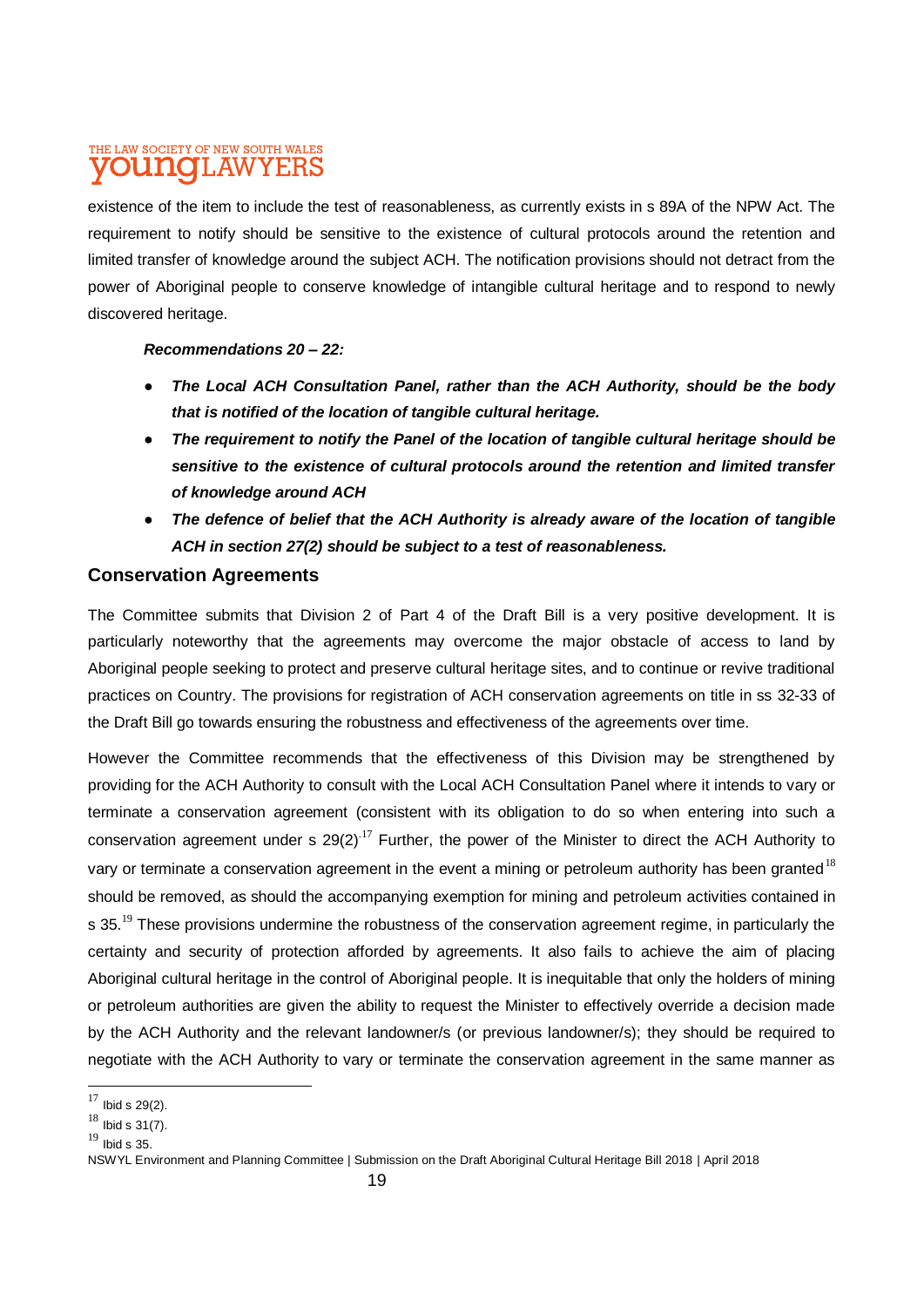any other person with an interest in the land would be required to, should they choose to conduct activities requiring such variation or termination.

The power to provide consent to development by public authorities on land subject to an ACH conservation agreement should also rest with the ACH Authority, rather than the Minister<sup>20</sup>. The control of this power by the Minister is inconsistent with the aim of placing Aboriginal cultural heritage in the control of Aboriginal people.

#### *Recommendations 23 – 25:*

- *The ACH Authority should be required to consult with the Local ACH Consultation Panel before varying or terminating a conservation agreement.*
- *The power of the Minister to direct the ACH Authority to vary or terminate a conservation agreement in the event a mining or petroleum authority has been granted should be removed, as should the accompanying exemption for mining and petroleum activities contained in section 35.*
- The power to consent to development by public authorities on land subject to an ACH *conservation agreement should rest with the ACH Authority, rather than the Minister.*

#### **Intangible ACH**

The Committee supports the intangible ACH registration provisions in the Draft Bill and considers this to be a positive inclusion. Particularly, the ability of many different types of Aboriginal organisations to apply for registration of intangible ACH in s  $37<sup>21</sup>$  gives an equitable and achievable practical aspect to the recognition of intangible cultural heritage in the proposed framework. It protects intangible ACH from being used for commercial purposes, thus preserving the integrity and spiritual significance of this heritage for Aboriginal peoples.

### **Part 5 – Regulatory System**

The Committee submits that, in general terms, the ACH assessment and management pathway outlined in the Draft Bill is a much more robust and appropriate regime than that currently in place. However, the efficacy of the new pathway in practice, particularly in achieving the aim of local Aboriginal decision-making, will depend heavily on the robustness (including especially in terms of equality in negotiating and engaging with proponents) of Local ACH Consultation Panels, the completeness of cultural heritage mapping and the appropriateness of the ACHAP Code of Practice. These aspects are beyond the scope of the Draft Bill, and will be developed over time.

 $\overline{a}$ 

 $^{20}$  Draft Bill s 34.

 $^{21}$  Ibid s 37.

NSWYL Environment and Planning Committee | Submission on the Draft Aboriginal Cultural Heritage Bill 2018 | April 2018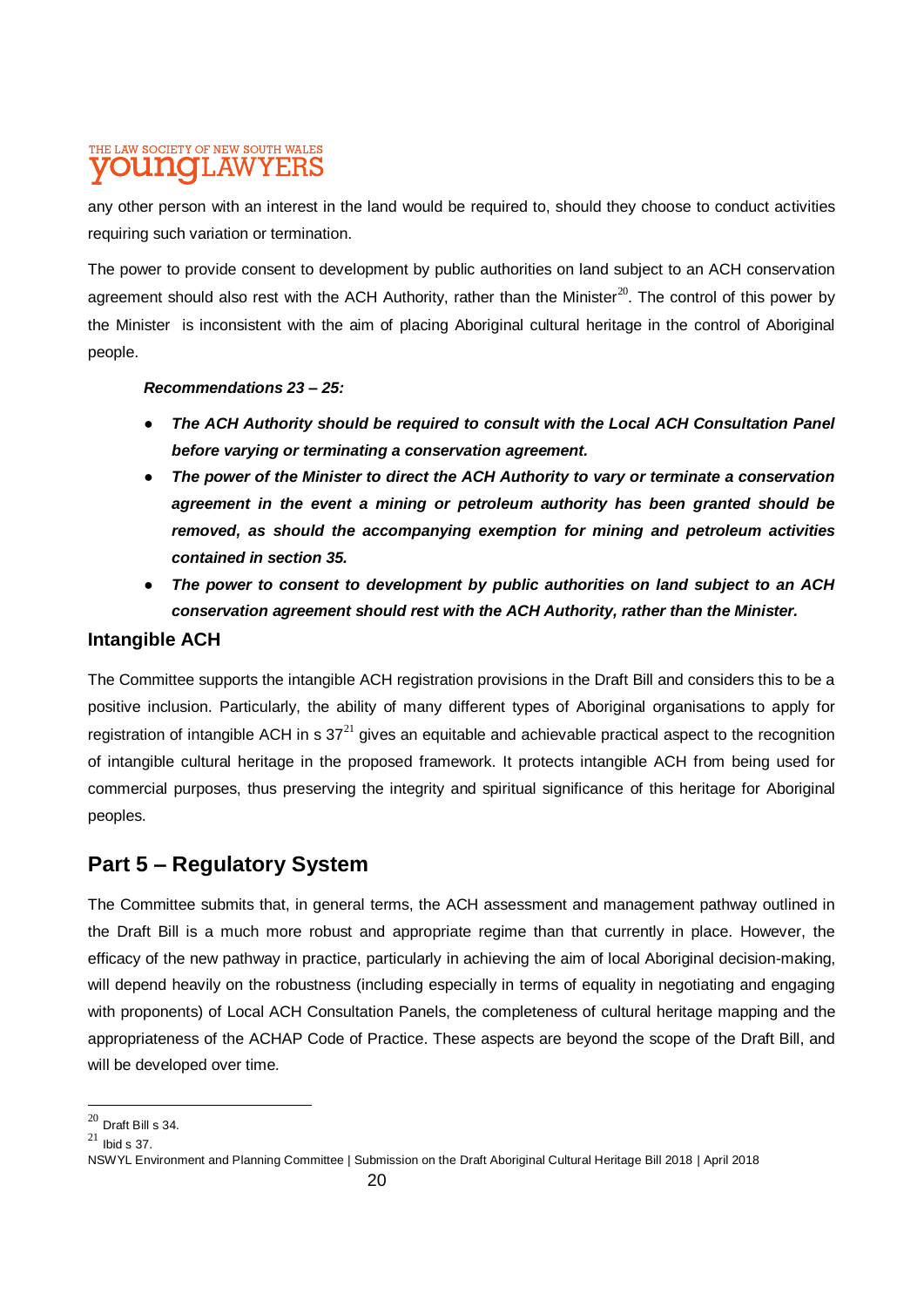The Committee also retains some concerns about certain parts of the procedure set out in the Draft Bill, as detailed in the following recommendations. Subject to the satisfactory and appropriate development of the elements mentioned in the preceding paragraph, and the adoption of the recommendations proposed hereunder, the Committee supports the regulatory system proposed in Part 5 of the Draft Bill.

#### **Offences**

The feedback questions on p 40 of the Proposal paper suggest that the new low-impact defences created via regulation under s 43(1) will duplicate existing low impact activities. Given that they will permit harm to and destruction of cultural heritage without the input of the Local ACH Consultation panel, the low impact defences are extremely important. Therefore there should be wide public consultation on these defences independently, before any such regulations are drafted.

### *Recommendation 26: There should be extensive public consultation undertaken in relation to additional 'low impact defences' to be created under section 43, prior to the drafting of any regulations creating such defences.*

The defence outlined in s 44 of the Draft Bill (which mirrors the current due diligence defence) depends on the robustness of the ACHAP Code of Practice. There are significant problems currently with the enforceability of the due diligence codes of practice, and there is a confusing overlap of the Due Diligence Code of Conduct with other policies and guidelines. It is important that the ACHAP Code of Practice is enforceable and easy to navigate for proponents and other stakeholders alike. The Committee recommends it should therefore be subject to extensive public consultation before it is adopted.

### *Recommendation 27: There should be extensive public consultation undertaken in relation to the ACHAP Code of Practice, before it is finalised.*

Further on the proposed s 44 defence, the Committee submits that, logically, if the 4 stages of assessment in Div 4 of Part 5 are carried out, and the ACH authority determines heritage will be harmed, the s 44 defence should not be able to apply. The Committee recommends that the ACHAP Code of Practice should clearly reflect this and, for certainty, this should be clarified in the Draft Bill, by insertion into s 44.

*Recommendation 28: Provisions should be inserted into section 44 which provide that, if the assessment process of Div 4 of Part 5 has been carried out by a proponent and the ACH Authority, on review of the assessment provided, forms the view that cultural heritage will be harmed by the proposed action, the section 44 defence will not available in respect of the action. This should also be reflected in the ACHAP Code of Practice.*

#### **ACHMPs**

NSWYL Environment and Planning Committee | Submission on the Draft Aboriginal Cultural Heritage Bill 2018 | April 2018 The Committee views the guidelines on negotiating ACHMPs, which will be contained within the ACHAP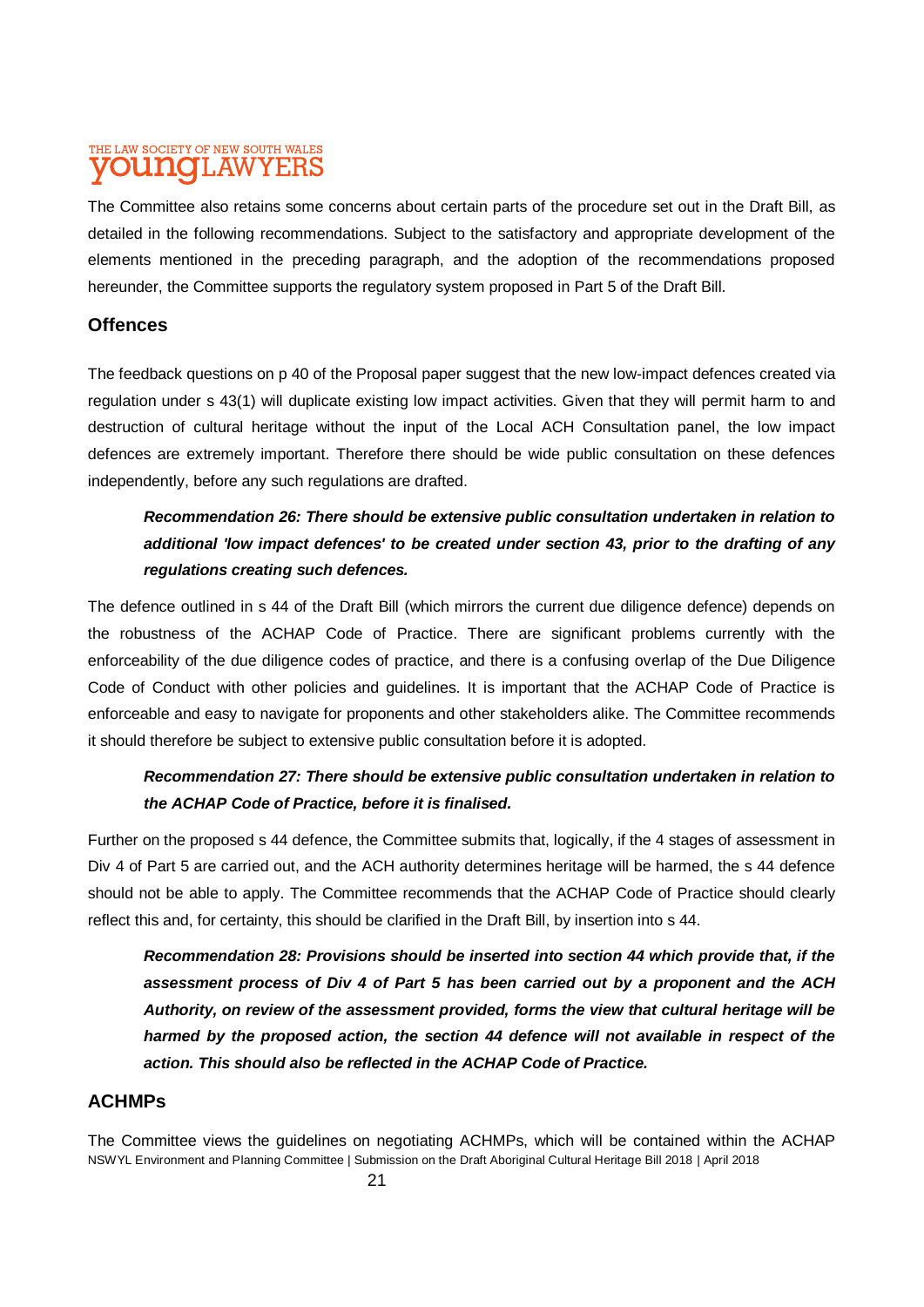Code of Practice (as per s 48(2)), as a key part of the new regulatory framework. The efficacy of ACHMP negotiations will determine the ability of Local ACH Consultation Panels to protect cultural heritage. The guidelines are key to ensuring that proponents engage in these negotiations in good faith and that there is not an imbalance of negotiating power between the parties. Therefore, whilst the broad statements on p 41 of the Proposal Paper are sound, it is impossible, without seeing the final ACHAP Code of Practice, for the Committee to properly evaluate whether the ACHMP negotiation process will provide an adequate mechanism for local communities to engage in cultural heritage assessments and protect cultural heritage.

The issue of potential imbalance of negotiating power further highlights the need for Local ACH Consultation Panels to be appropriately and independently resourced, so they are able to obtain the necessary expertise (eg. archaeologists, anthropologists, lawyers, geologists, etc) to ensure they are participating in ACHMP negotiations on a fully informed basis.<sup>22</sup>

Section 50 provides that the mandatory ACHMP negotiation timeframes will be provided in regulations, and commence on 'the date on which the proponent requests the Local ACH Consultation Panel to negotiate a plan'. As there is no trigger for this to occur in the Draft Bill (see below discussion on failure to integrate assessment and ACHMP processes), it is unclear whether this includes the assessment process, or only commences once an assessment has been provided to the satisfaction of the Local ACH Consultation Panel. Responding to the suggested timeframes for inclusion in the regulations outlined on p 35 of the Proposal Paper, if the assessment process is included, they are all far too short to allow for proper negotiation to occur. If it is not included, then they are more reasonable, although they fall short of the timeframes suggested by Aboriginal groups in the previous consultation (e.g. the 3 month timeframe previously suggested by NTSCORP).<sup>23</sup> The Committee submits that further consultation should therefore be undertaken on the negotiation timeframe, specifically targeted at identifying timeframes which allow negotiation to occur in a culturally appropriate manner, including time for the ACH Consultation Panel to consult with relevant knowledge holders as required.

#### *Recommendations 29 – 30:*

- *The definition of 'negotiation period' in section 50 should be redrafted, to clarify whether it includes the assessment process.*
- *Further consultation should be undertaken in relation to the duration of the negotiation period, before it is prescribed in regulations pursuant to section 50.*

The Committee supports the proposal that there be a deemed refusal if the minimum timeframe for determination is reached without decision (s 52(3)), particularly noting the last model proposed by OEH

 $\overline{a}$ 

 $22$  See Recommendation on page 13.

<sup>23</sup> [http://www.environment.nsw.gov.au/resources/cultureheritage/achreform/Aboriginal-Orgn-Submissions.pdf.](http://www.environment.nsw.gov.au/resources/cultureheritage/achreform/Aboriginal-Orgn-Submissions.pdf) 

NSWYL Environment and Planning Committee | Submission on the Draft Aboriginal Cultural Heritage Bill 2018 | April 2018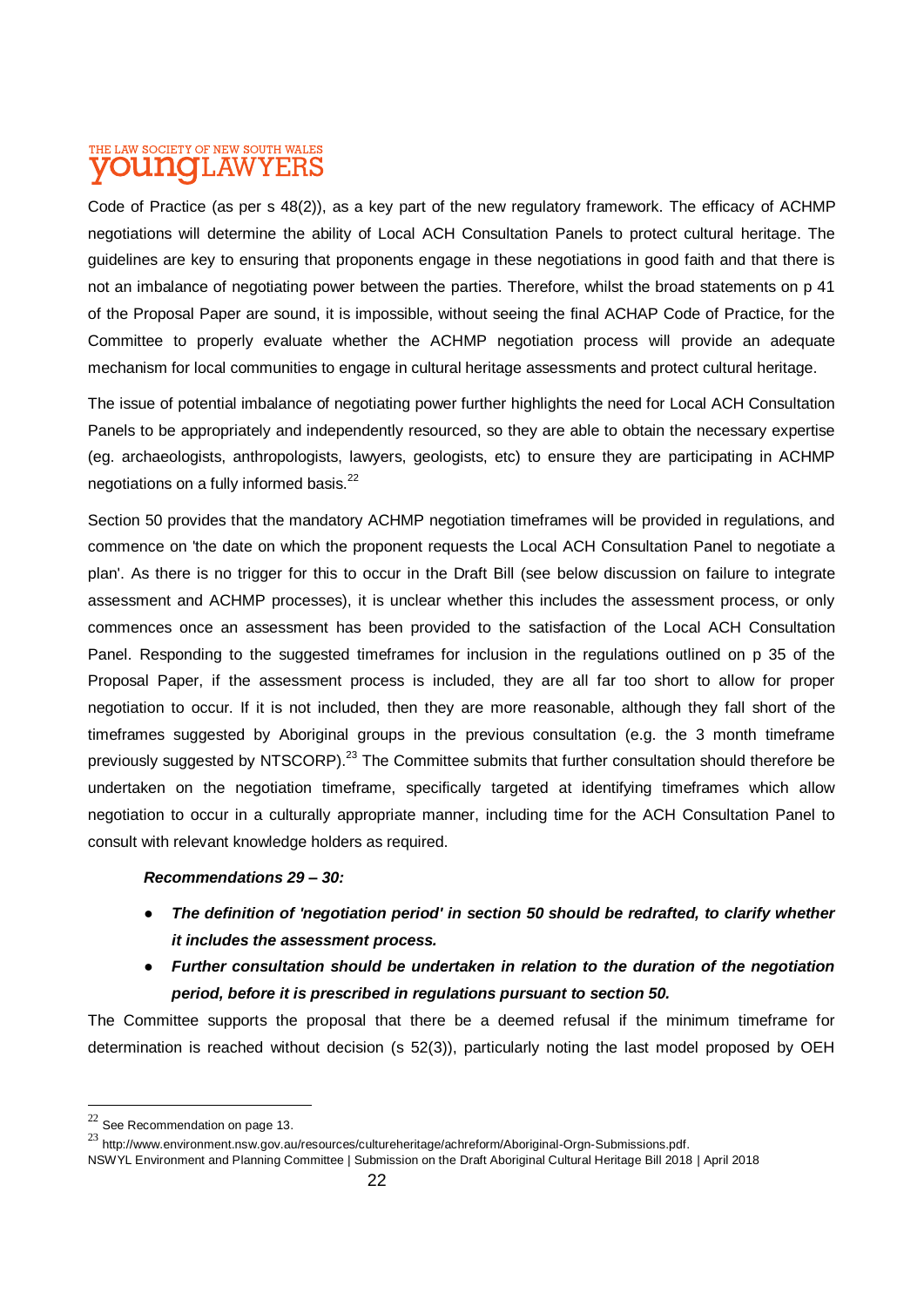involved a 'proceed with caution' approach in such circumstances.<sup>24</sup> It is consistent with the approach generally taken in planning law.

The Committee notes there is no indication in the Proposal Paper or Draft Bill whether ACHMPs will be made public. In the interests of transparency, and to allow for civil enforcement of ACHMPs, there should be a public register of ACHMPs, with redaction of such aspects as are necessary to maintain cultural integrity (ie. if the ACHMP refers to sensitive cultural values).

### *Recommendation 31: A public register of ACHMPs should be created and maintained by the ACH Authority. ACHMPs appearing on the register should be redacted as necessary to maintain cultural integrity.*

The Committee notes that the three-tiered ACHMP proposal on p 43 of the Proposal Paper is not referred to in the Draft Bill. In the absence of provisions in the Draft Bill, the Committee assumes that proposal will be adopted within the ACHAP Code of Practice. If this is the case, there must be mechanisms to determine which tier of ACHMP should be used, and for resolving disputes between the proponent and the Local ACH Consultation Panel as to this.

*Recommendation 32: If the three-tiered ACHMP proposal is adopted within the ACHAP Code of Practice, the Code must include:*

- a clear process for determining which tier of ACHMP should be used; and
- *a dispute resolution process in circumstances where the proponent and the Local ACH Consultation Panel disagree as to which tier of ACHMP should be used.*

The Committee notes that, in s 52 of the Draft Bill, merits appeals will be available only to ACHMP applicants. The Committee submits that, if merits appeals are to be available, equity demands they be given to those seeking to reduce cultural heritage protection provisions in a determined ACHMP and those seeking to vary or increase them. This second class would certainly include Local ACH Consultation Panels, to account for circumstances where the ACH Authority imposes an ACHMP which departs from that negotiated or preferred position of the Local ACH Consultation Panel, or where the Local ACH Consultation Panel has not substantially negotiated an ACHMP at all. It should also extend to members of the Aboriginal community who are dissatisfied with an ACHMP agreed to by the ACH Authority (whether or not it has been one negotiated and agreed by the Local ACH Consultation Panel). Noting the potential problems associated with ensuring that a Local ACH Consultation Panel represents all the Aboriginal perspectives within its area, this would allow a final and limited opportunity for members of the community to attempt to protect cultural heritage where they are at odds with the decision of the Local ACH Consultation Panel. The Committee submits that to only allow merits appeal rights for ACHMP applicants would result in imbalance and inequity

l

 $^{24}$  See p 32 of Reforming the Aboriginal Cultural Heritage System in NSW: A NSW Government model in response to the ACH Reform Working Party's recommendation and public consultation (OEH, 2013).

NSWYL Environment and Planning Committee | Submission on the Draft Aboriginal Cultural Heritage Bill 2018 | April 2018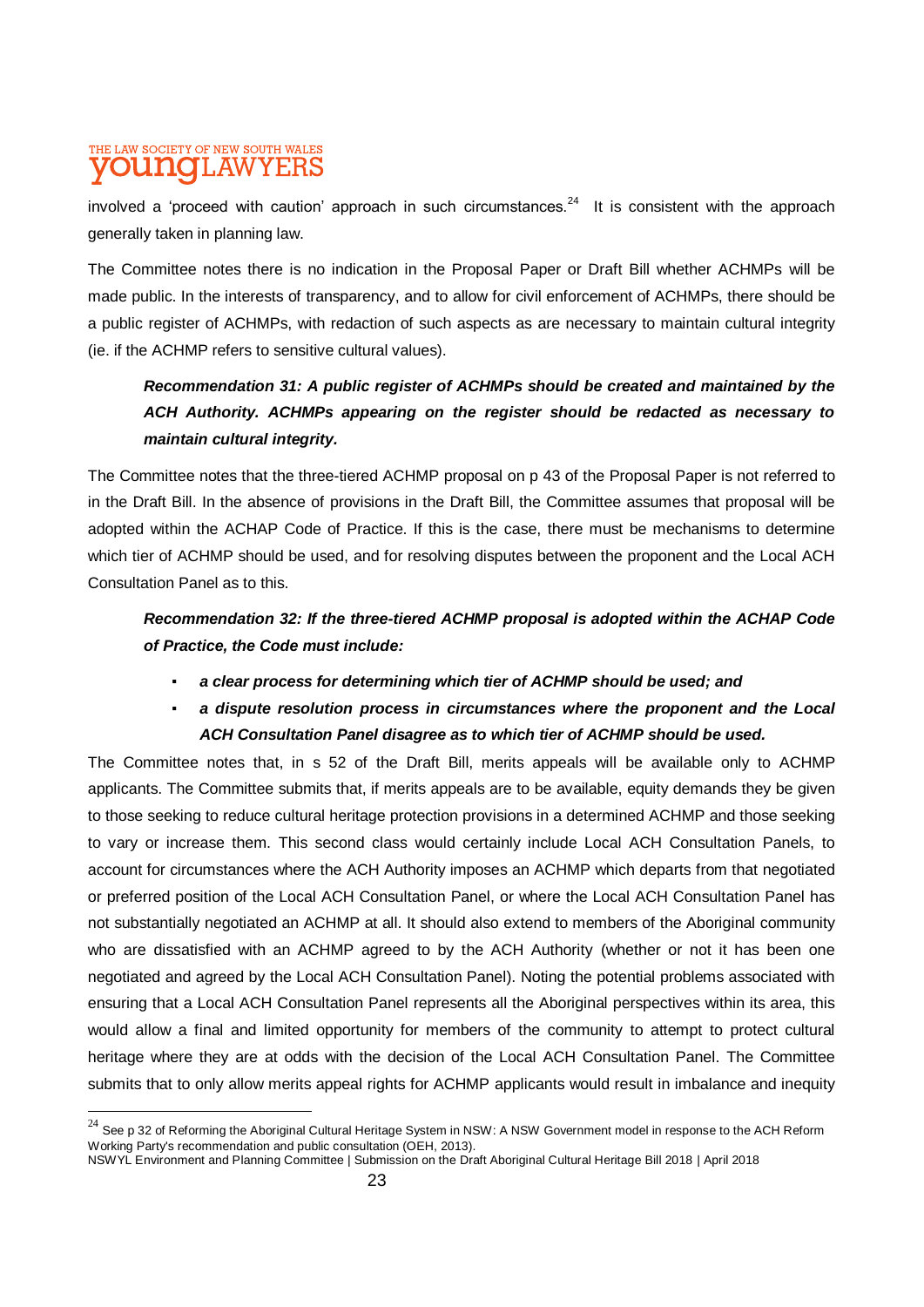in the new framework, to the detriment of Aboriginal people seeking to protect their cultural heritage.

*Recommendation 33: Section 52 should be amended to provide that merits appeals regarding ACHMPs are also available to Local ACH Consultation Panels and persons who have an interest in the cultural heritage being impacted by that ACHMP.* 

#### **Assessment Pathway**

The Committee notes that it is unclear from the Draft Bill how the cultural heritage assessment and ACHMP processes will fit together.

Section 46 refers to 'assessment and negotiation' prior to an ACHMP plan being approved, however it is unclear whether the assessment and negotiation are carried out subsequently or contemporaneously (see also comments above regarding negotiation timeframes, and the lack of clarity around whether they include assessment processes). Section 47 states that assessment must take place before an ACHMP is submitted for approval, but is silent on when those ACHMP negotiations must commence, and whether the assessment report and draft ACHMP are to be submitted subsequently or contemporaneously. The trigger for whether an assessment must move to stages 2 and 3 of the assessment process is that 'an ACH management plan is still required' (ss 56(2), 57(2)).

The Committee submits that both Divs 3 and 4 of Part 5 lack a clear indication of who determines an ACHMP is needed and when this determination takes place. The Committee recommends that the most logical solution (and the one which delivers control over assessment processes to local Aboriginal people) is to include at both stage 2 and 3, by insertion into ss 56 and 57 respectively, points at which the Local ACH Consultation Panel can determine that an ACHMP is required and, if after stage 3 they have not been able to make this determination, they refer the decision to the ACH Authority, to consider when they receive the assessment report after the completion of stage 4. This should be drafted so as to clarify when the 'negotiation period' in s 50 commences. In the Committee's view, negotiations should not be able to commence until at least stage 3 of the assessment process has been completed, so there will be enough assessment information available to allow the Local ACH Consultation panel to be informed when commencing ACHMP negotiations. The Committee submits that such a redraft would be consistent with the aim of delivering decision-making powers to Aboriginal people, since it would be the local representative body that determines if cultural heritage will be impacted.

#### *Recommendations 34 – 37:*

● *Section 56(2) should be redrafted to provide that the Local ACH Consultation Panel must determine, after Stage 2 of the assessment process, whether an ACHMP may still be required.*

● *Section 57(2) should be redrafted to provide that the Local ACH Consultation Panel must*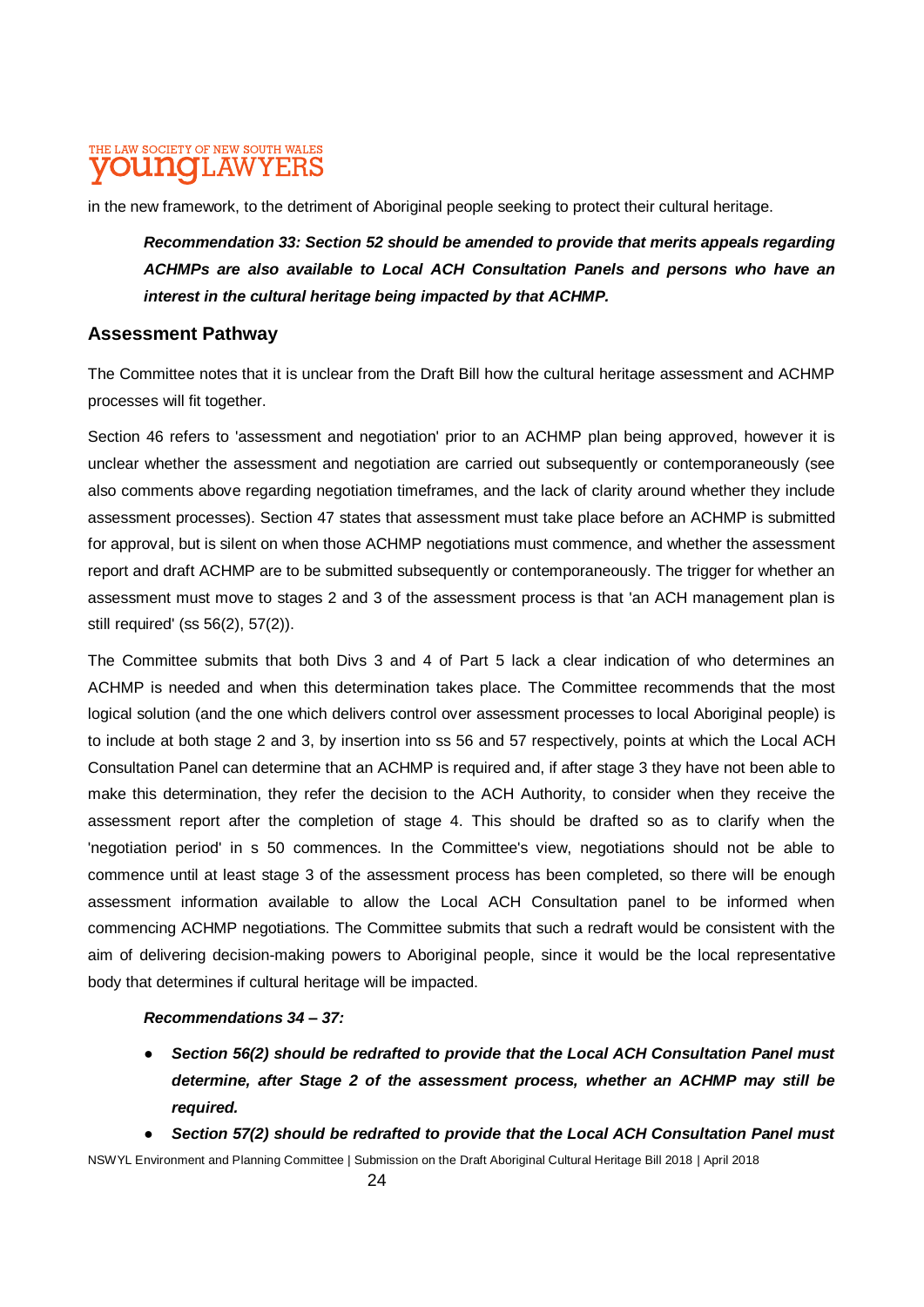*determine, after Stage 2 of the assessment process, whether an ACHMP may still be required.*

- *An additional provision should be added to section 58(2) which requires the proponent to provide, with the assessment report, a copy of any determination/s received from the Local ACH Consultation Panel as to whether an ACHMP may be required.*
- *Provisions should be drafted linking the assessment process to the negotiation period defined in section 50. The Committee's recommended provision is that the proponent may request ACHMP negotiations with the Local ACH Consultation panel at any point in time after stage 3 of the assessment process has been completed.*

In the process for review of an assessment report in s 59(3) provides that the ACH Authority may require only one further assessment to be undertaken in reviewing a report. The rationale for this is unclear: what is the ACH Authority to do if, after that further assessment, if it is still not considered to be compliant with the ACHAP Code of Practice? The Committee submits that, instead, the ACH Authority should either be able to request reviews as many times as is necessary until a compliant assessment is received, and/or be able to advise, after receipt of a further assessment, that it remains non-compliant.

It is also unclear why failure of the ACH Authority to review an assessment report within the timeframe required effectively results in 'a deemed approval' (s 59(2)(b)). The Committee notes this is at odds with normal practice in planning law, where such failure would result in a deemed refusal (see, for example, cl 113 EPA Reg). Accordingly, s 59(2)(b) should be removed, and replaced with a deemed refusal provision.

It is difficult in advance, before seeing the detail required to be in assessment reports (which will be contained within the ACHAP Code of Practice) and the frequency of assessment reports being submitted, for the Committee to form a view whether the 10 day timeframe the ACH Authority has to review an assessment report is sufficient. To allow for circumstances where this 10 day timeframe is not sufficient, the Committee suggests s 59 should include the power of the ACH Authority to extend this timeframe where circumstances require. The Committee suggests that it may be appropriate to specifically review this timeframe after all the provisions of the Draft Bill have commenced.

#### *Recommendations 38 – 41:*

- Section 59(3) should be removed and replaced with provisions permitting the ACH *Authority to continue to require further assessments be undertaken if they continue to consider the assessment report provided does not meet the assessment requirements. These provisions should also enable the ACH Authority, after one or more further assessments have been provided, to advise the proponent that their assessment report is not compliant.*
- Section 59(2)(b) should be removed, and replaced with provisions providing that, if an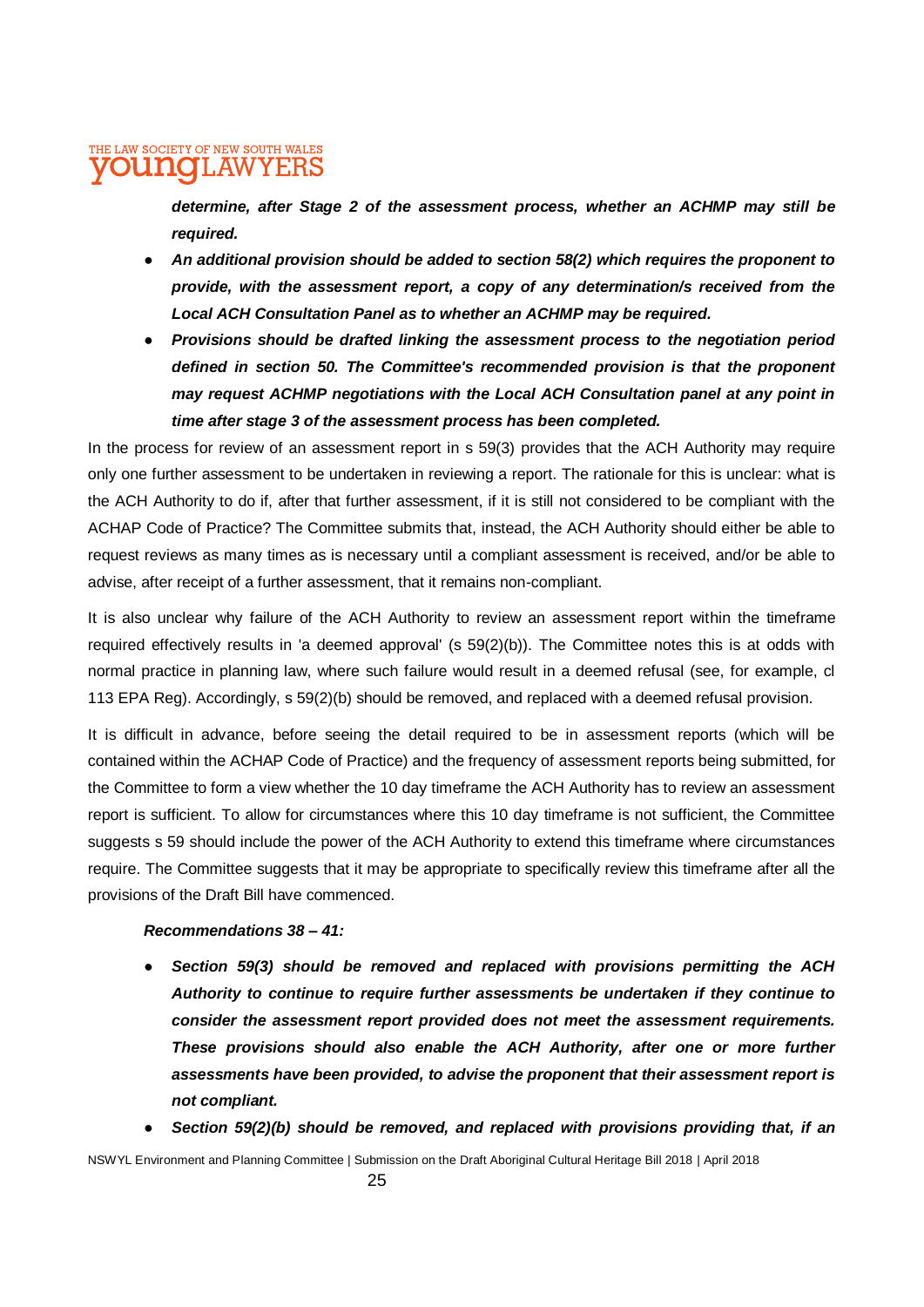*ACH Authority does not provide advice to the proponent within 10 business days (or longer, as per the following recommendation), the ACH Authority is deemed to have determined the assessment report is not compliant with assessment requirements.* 

- *Provisions should be inserted into section 59 which allow the ACH Authority to extend the 10-day review period if required.*
- *After the legislation has commenced, the 10-day review period within section 59(2)(a) should be the subject of a review to determine whether it is a workable and appropriate timeframe in practice.*

The Proposal Paper indicates on p 39 that powers will be introduced to establish an unexpected finds policy. The Committee considers that such a standardised policy would be beneficial, compared to the current approach where each proponent develops one on a case by case basis. However, we could not identify where such powers have been specifically provided for in the Act, as prefaced in the Proposal Paper. In any case, given that the unexpected finds policy would be a key fail-safe to protect cultural heritage in the event the assessment process fails to identify it, and to provide certainty to developers as to what actions they should take, the Committee recommends that it should be included in the Draft Bill itself. It is particularly important in respect of subsurface cultural heritage. The unexpected find policy, whether included in the Draft Bill or in later regulations or policies, should be the subject of specific consultation, to ensure that it is sufficiently robust in the opinion of all stakeholders.

### *Recommendation 42: The standardised unexpected finds policy should be developed after a specific consultation process. The policy, once developed, should be drafted into the legislation.*

As noted above, the Committee considers that the ACHAP Code of Practice (referred to in s 54) is particularly critical, given that the Draft Bill does not include the real 'nuts and bolts' of how assessment will take place. The assessment process is currently the biggest cause of conflict among Aboriginal stakeholders and between Aboriginal stakeholders and proponents (and a cause of delay for proponents). Particularly, a system where a proponent can impose a choice of assessment tier, or a decision that harm can be avoided, or produce an assessment report that is not considered sufficient, regardless of the views of the Local ACH Consultation Panel, will not be a system where Aboriginal communities are empowered and have control of and informed participation in decision-making. Accordingly, the Committee makes the following recommendations for provisions the ACHAP Code of Practice should include (or alternatively, things which could be inserted into Divs 3 and 4 of Part 5), which are not canvassed within the Proposal Paper.

#### *Recommendation 43: In addition to the provisions suggested in the Proposal Paper, the ACHAP Code of Practice should include the following:*

#### *a. A minimum standard for cultural heritage assessment;*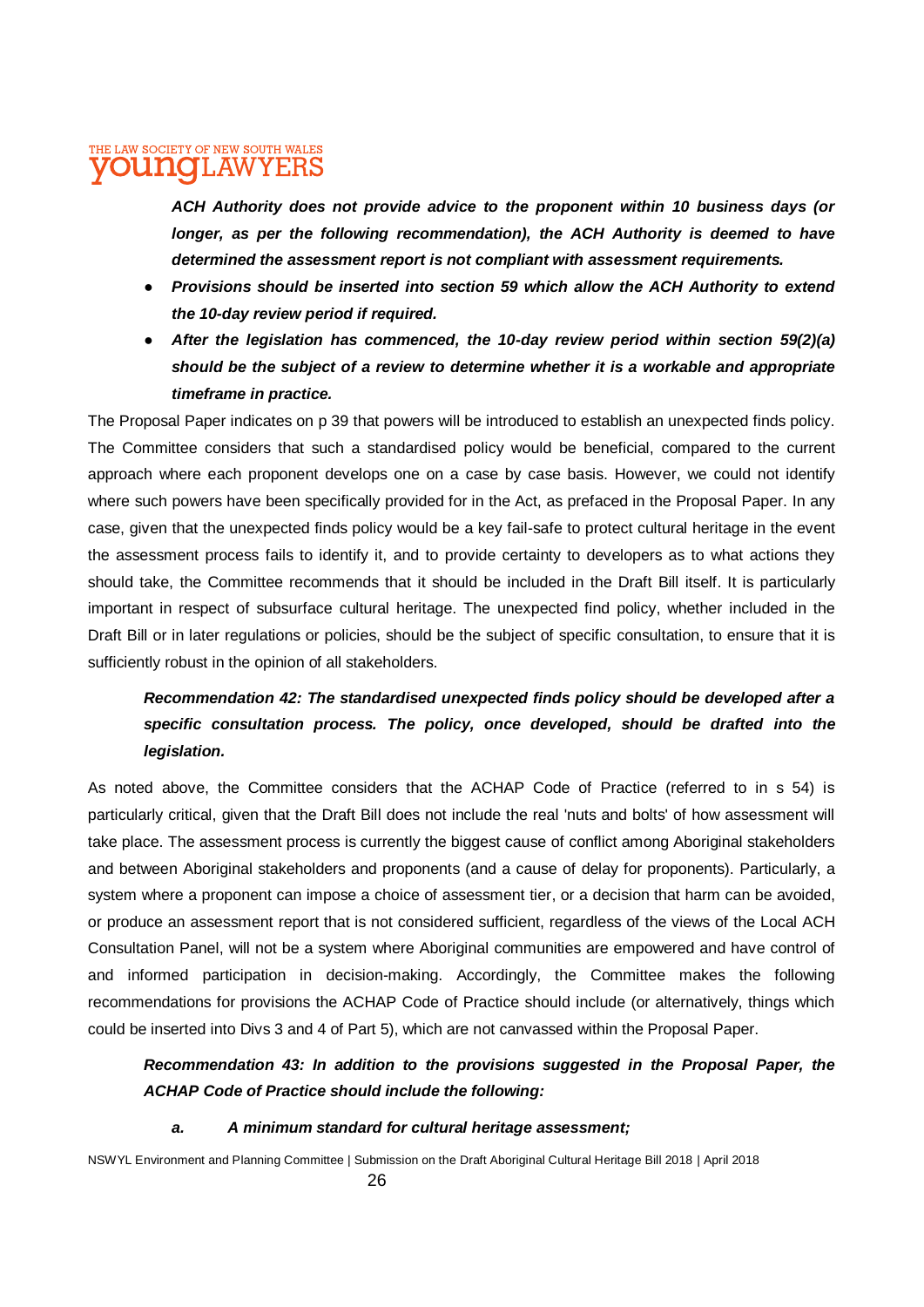- *b. A requirement for field surveys to be conducted and for local knowledge holders (as put forward by the Local ACH Consultation Panel) to be present for field surveys conducted;*
- *c. A mechanism to allow Local ACH Consultation Panels to publicly call for interested parties to come forward to be involved in the assessment process, where they deem it necessary; and*
- *d. A mechanism to deal with differences of opinion as to whether an ACHMP is required.*

#### **Integration with Planning Legislation**

The Committee supports the proposal to amend s 4.46 (formerly s 91) of the EPA Act to provide that development requiring an ACHMP is integrated development, and considers this a sound mechanism for ensuring that the new cultural heritage assessment regime is incorporated into the development assessment process under that Act.

The Committee submits that the integration of cultural heritage assessment and approval processes with the planning system as proposed in the Bill creates a new timeline which will help alleviate problems currently faced by Aboriginal stakeholders seeking to prevent or mitigate impacts to cultural heritage from development. Currently, the only engagement with Aboriginal stakeholders is in seeking information for a cultural heritage assessment, often performed quite late in the development assessment process, if prior to lodging a development consent at all. Often, consultation only occurs when proponents commence AHIP application assessment procedures, normally after, and sometimes well after, the development application has been submitted and/or approved. This leads to two related problems:

1. Heritage assessment and approval being seen as a separate (and often secondary) process to other assessment and approval processes, meaning it is given less importance, and considered a merely procedural rather than substantial process (a perspective which is enhanced by the extremely high AHIP approval rates under the current regime); and

2. Even where proponents wish to genuinely engage in cultural heritage assessment, the fact that it takes place after a development has been otherwise assessed and approved means there is often reluctance (or, particularly in the case of development already approved, an inability) to amend the proposed development to avoid or mitigate harm to or destruction of cultural heritage values.

Whilst these problems will not be completely solved simply by bringing cultural heritage assessment and approval processes earlier in the development assessment timeframe, the Committee notes it would likely make them less pronounced than currently (although attitudinal change among developers and assessment consultants may be a regrettably slow process).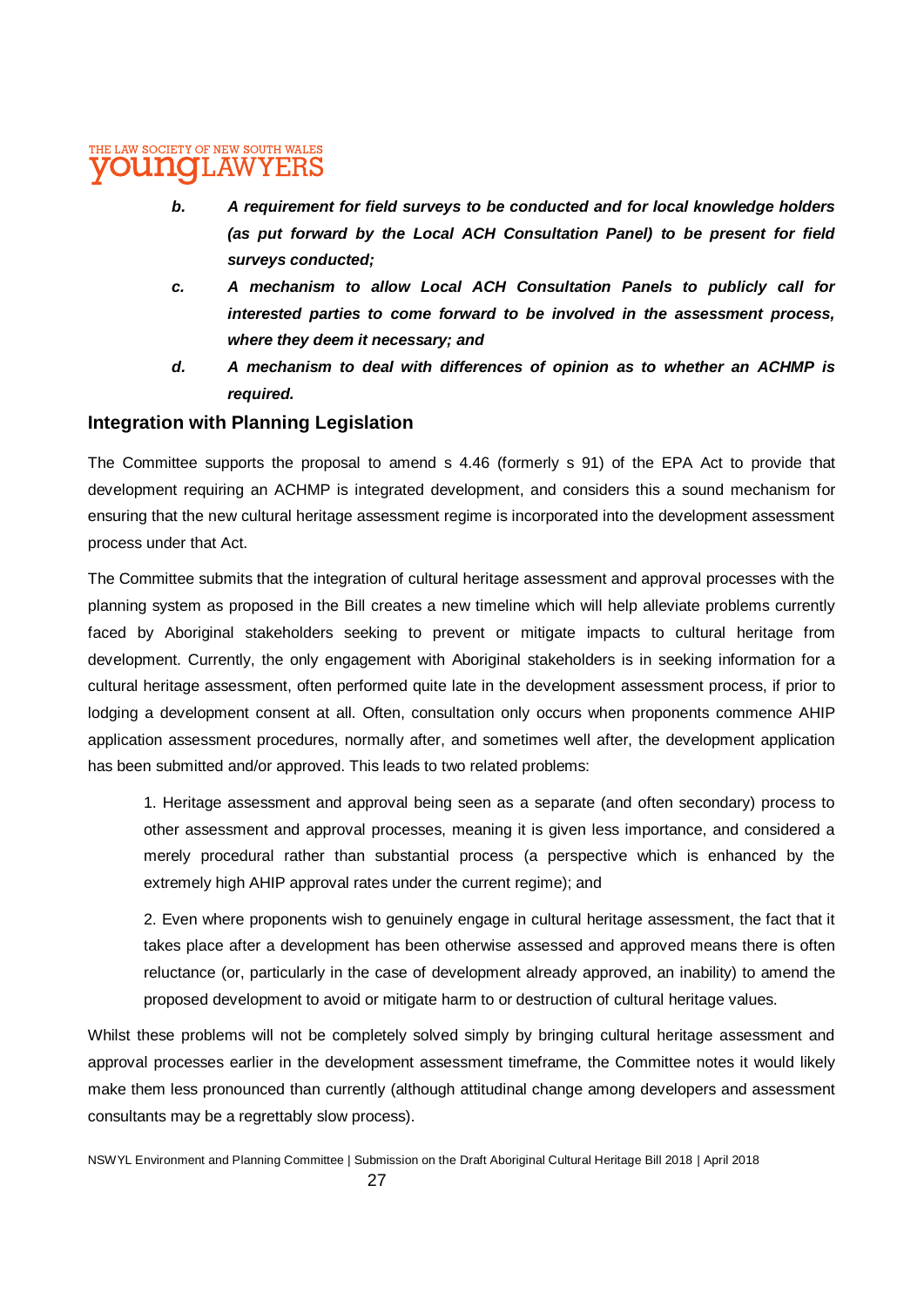The Committee submits that the provisions in s 61 which require proponents to disclose their cultural heritage assessment and ACHMP requirements in applying for development consent is an appropriate way to support this integration, and will ensure that consent authorities are appropriately informed as to whether the application needs to be referred to the ACH Authority. The circumstances in s 61(2)(b) which a draft ACHMP, rather than a finalised ACHMP, may be supplied are appropriate to avoid unnecessary delays for proponents.

Where an ACHMP has not been finalised prior to a development consent being lodged, the ACH Authority will presumably need to provide the consent authority with proposed terms of approval. In these circumstances, the Committee recommends that there should be provisions in Div 5 of Pt 5 (or in later Regulations) that the ACH Authority must consult with the Local ACH Consultation panel before providing these terms of approval. This will ensure that Local ACH Consultation panels are still involved in making decision about impacts on cultural heritage, in circumstances where an ACHMP has not been finalised or approved within the statutory timeframes.

### *Recommendation 44: Provisions should be inserted into Div 5 of Pt 5 (or in Regulations following) that the ACH Authority must consult with the Local ACH Consultation Panel before providing terms of approval to a consent authority.*

The Committee strongly submits that the (continued) exclusion of SSD and SSI from the cultural heritage assessment and ACHMP processes (by virtue of amendments to ss 4.41 and 5.23 of the EPA Act (formerly ss 89J and 115ZG)) is not acceptable. The Committee notes that SSD and SSI are generally activities that involve significant land disturbance, and have generally been the sites where disputes regarding cultural heritage assessments are most prevalent, and where large-scale destruction of Aboriginal cultural heritage, against the wishes of the Aboriginal community, have occurred. There are numerous case studies to illustrate this. Accordingly, the Committee submits that a framework which actually creates Aboriginal control of decision-making must include all development involving significant disturbance and destruction of cultural heritage. The justification for this exclusion is that other types of assessment are excluded from applying to SSD and SSI (see p 42 of the Proposal Paper). However Aboriginal cultural heritage is unique and the Committee considers it is appropriate that it be dealt with in a unique manner.

The Proposal Paper at p 40 suggests that SEARs which incorporate the assessment pathway will be developed. The Committee notes it is difficult to see how this statement can be correct given the assessment pathway, leading to negotiation of ACHMPs, ultimately gives the ACH Authority the ability to say no to projects (by refusing to register an ACHMP), which would not be possible to integrate into SEARs.

NSWYL Environment and Planning Committee | Submission on the Draft Aboriginal Cultural Heritage Bill 2018 | April 2018 If it is considered absolutely necessary, despite the above, to maintain some form of exemption, the Committee recommends that it would be more appropriate that an ACHMP be included within ss 4.42 and 5.24 of the EPA Act (formerly ss 89K and 115ZH) as an approval that must be granted consistently with an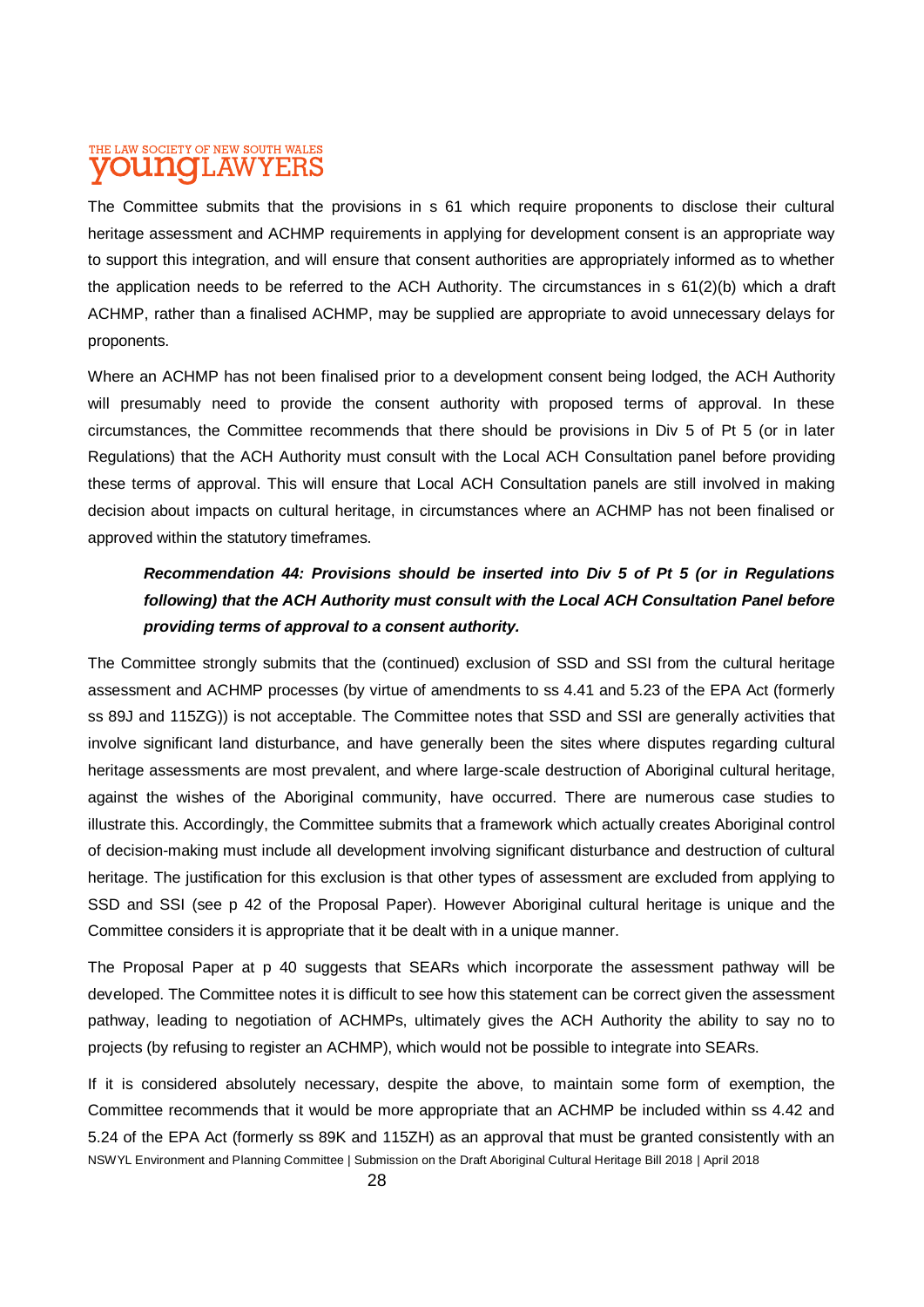SSD approval, which would leave the option open for a proponent to engage in the assessment and ACHMP process up front if they so choose, or to do it after, knowing that an ACHMP must be granted by the ACH Authority if the assessment process if properly followed. Bringing SSD and SSI within the scope of the ACHMP system would also assist with achieving consistency across cultural heritage and assessment process, since all conditions would be contained within ACHMPs approved by the ACH Authority. This would assist in providing certainty (at least within broad parameters established by practice) to the Aboriginal community and industry alike as to the likely conditions imposed on development.

*Recommendation 45: The proposed amendments to ss 4.41 and 5.23 of the EPA Act should be replaced by amendments removing references to Aboriginal cultural heritage approvals from the SSD and SSI provisions of the EPA Act entirely. An alternative, less preferred by the Committee, would be move the references to Aboriginal cultural heritage approvals to ss 4.42 and 5.24.*

### **Part 6 – Financial Provisions**

The proposal to utilise the ACH Authority to administer a new, consolidated ACH Fund<sup>25</sup> is concerning. The Committee supports the establishment and use of the ACH Fund for the purposes of conservation priorities. However, the provision of money to the ACH Fund should be separate from the provision of money to the ACH Authority (and Local ACH Consultation Panels, funding for which seems absent from the Bill), which is required to properly administer the new framework. Funding for administration of the new framework should be as per normal governmental funding arrangements, given that this work is commensurate with administration roles undertaken by government departments with responsibilities to administer other legislation (for example, OEH's role currently under the provisions of the NPW Act<sup>26</sup>).

*Recommendation 46: Funding for the administration of the ACH Authority to properly administer the new framework should be as per normal governmental funding arrangements, and should be separate from the ACH Fund.*

## **Part 7 – Regulatory Compliance Mechanisms**

The retention of emergency regulatory compliance measures under Part 7 (stop work orders, interim protection orders, remediation orders) similar to existing measures is supported by the Committee, as is the extension of the scope of remediation orders. However, it should be noted that these emergency measures have been seldom exercised despite requests from members of the Aboriginal community, and therefore improvement in administration is needed. This may be achieved by placing the power to impose all

 $\overline{a}$ 

 $25$  Cultural Heritage Bill, above n 31, Pt 6.

<sup>26</sup> *National Parks and Wildlife Act 1974* (NSW) Pt 10.

NSWYL Environment and Planning Committee | Submission on the Draft Aboriginal Cultural Heritage Bill 2018 | April 2018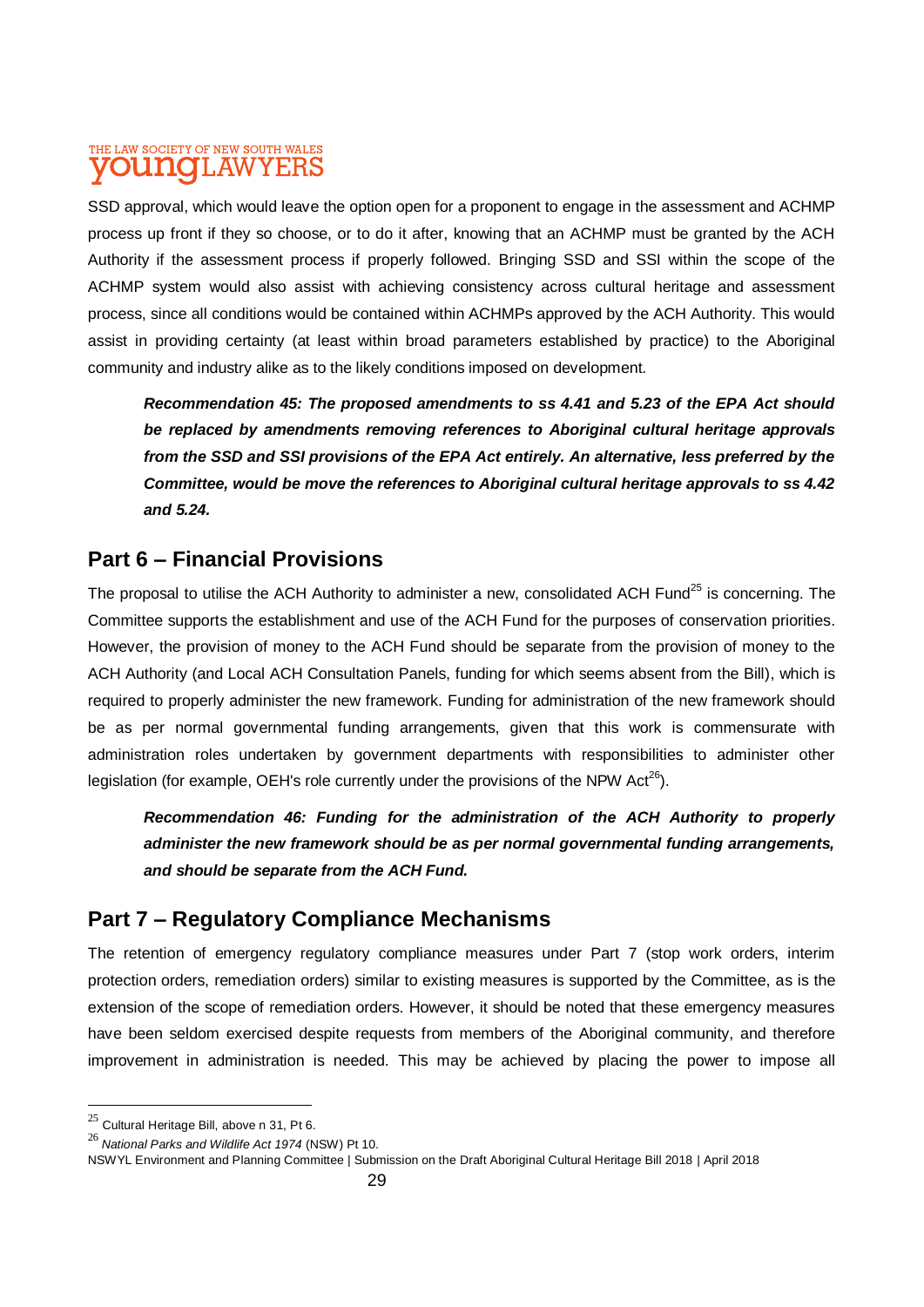emergency measures with the ACH Authority rather than with OEH.

*Recommendation 47: Sections 78 - 81 should be amended to provide that the ACH Authority can make and give notice of interim protection orders.*

### **Part 8 – Investigative powers**

The Committee considers that the proposal to grant investigative and enforcement powers to the ACH Authority is sound. It is noted that OEH will likely assume this responsibility on the ACH Authority's behalf until the ACH Authority has built capacity to do so (see p 49 of the Proposal Paper). Given the paucity of trust the Aboriginal community has, from experience, with OEH's ability to effectively exercise an enforcement role, this transition should occur as soon as is possible.

The scope and detail of investigation powers provided under this Part seem sound, and are broadly the same as the equivalent EPA Act powers (Div 9.2 EPA Act)

# **Part 9 – Criminal and Civil Proceedings**

### **Criminal Proceedings**

The Committee considers the provisions around criminal proceedings in Div 2 of Pt 9 of the Draft Bill to be sound. The Committee notes that the maximum penalties for offences are similar to those for existing comparable offences.

#### **Civil Proceedings**

The Committee considers that the civil proceedings provisions of Div 2 Part 9 are generally sound, subject to the recommendations below.

The Committee particularly notes that the open standing provisions of ss 132 and 134 will allow Aboriginal communities and Local ACH Consultation Panels to take action to protect cultural heritage where the ACH Authority is unwilling or unable to do so. However, to further ensure this, s 133(1) should be amended to similarly allow any person to take action for a breach, or apprehended breach, of a conservation agreement or ACHMP (this may require consequential amendments to 133(3), to clarify to whom damages may be awarded).

The Committee notes that s 133(1)(b) provides that proceedings for breach of an ACHMP may only be brought in regards to provisions relating to conserving or minimising harm to cultural heritage. The rationale for so limiting enforceability is unclear, and the Committee is concerned it has the potential to undermine the enforceability of ACHMPs, particularly in relation to benefits provided to local ACH Consultation Panels. The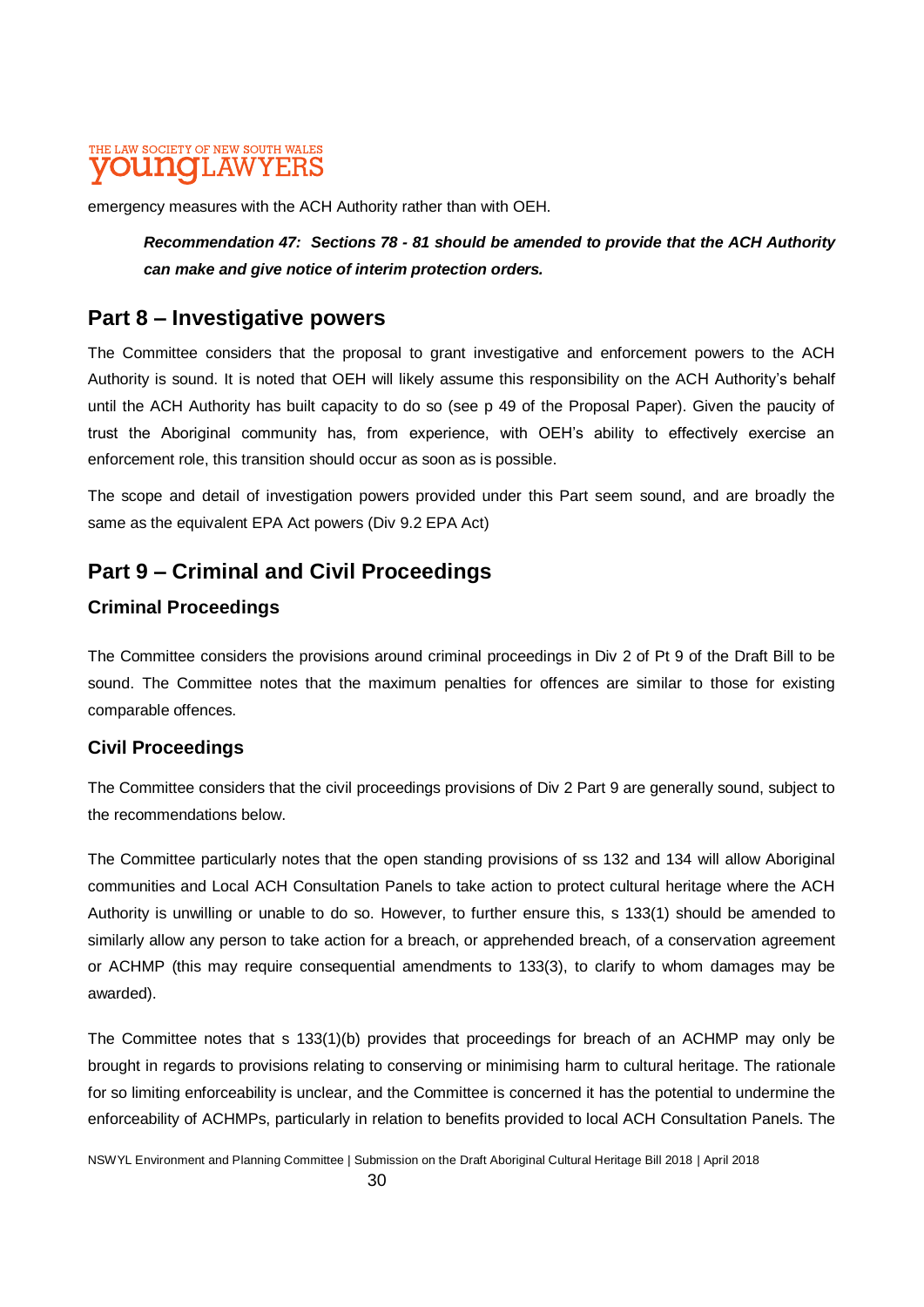Committee therefore recommends that this limitation should be removed. Such removal would render the second limb of s 133(1)(b) unnecessary. The Committee submits that this may be advantageous because that second limb indicates that proceedings can only be taken when a proponent 'has relied on the authority conferred by the plan to harm Aboriginal cultural heritage'. This limits the ability to restrain a breach of an ACHMP in advance of harm occurring, and it would be preferable to allow proceedings be permitted prior to harm actually occurring (in the nature of proceedings for an apprehended breach).

#### *Recommendations 48 – 49:*

- *Section 133(1) should be amended to allow any person to take proceedings to enforce an ACH Conservation Agreement or ACHMP.*
- Section 133(1)(b) should be amended to allow civil enforcement proceedings in respect of *a breach of any provision of an ACHMP. In the alternative (and less preferred by the Committee) section 133(1)(b) should be amended to provide that proceedings can be*  taken to prevent harm to cultural heritage occasioned by an ACHMP in advance of that *harm occurring.*

#### **Procedural Provisions**

The Committee supports the scope of the additional orders a Court may make in s 142, particularly the inclusion of restorative justice activities.

The Committee also particularly supports the provisions in s 146 that a landholder is taken to have caused an offence unless they can demonstrate another person (without the landholder's permission) carried out the activity constituting the offence. There have been instances in practice where OEH have advised complainants that, although they are satisfied an offence has occurred in the recent past, they will not prosecute because they cannot establish who carried out the activity constituting the offence.

### **Part 10 – Native Title & Other Issues**

#### **Implementation**

The Committee supports the proposal to 'switch on' the parts of the proposed framework in a staged manner (see pp 50-51 of the Proposal Paper), to allow the ACH Authority and the Local ACH Consultation Panels to build capacity, as it will assist in ensuring that the system is robust and furthers the empowerment of Aboriginal people in making decisions on their cultural heritage. However, it is unclear from the Proposal Paper and the Draft Bill how this will be administered (eg. by regulation, or at the discretion of the OEH, Minister, or ACH Authority). The Committee recommends that clarity around this should be provided, to give the Aboriginal community faith the reforms will be introduced in a timely manner. This is imperative, given it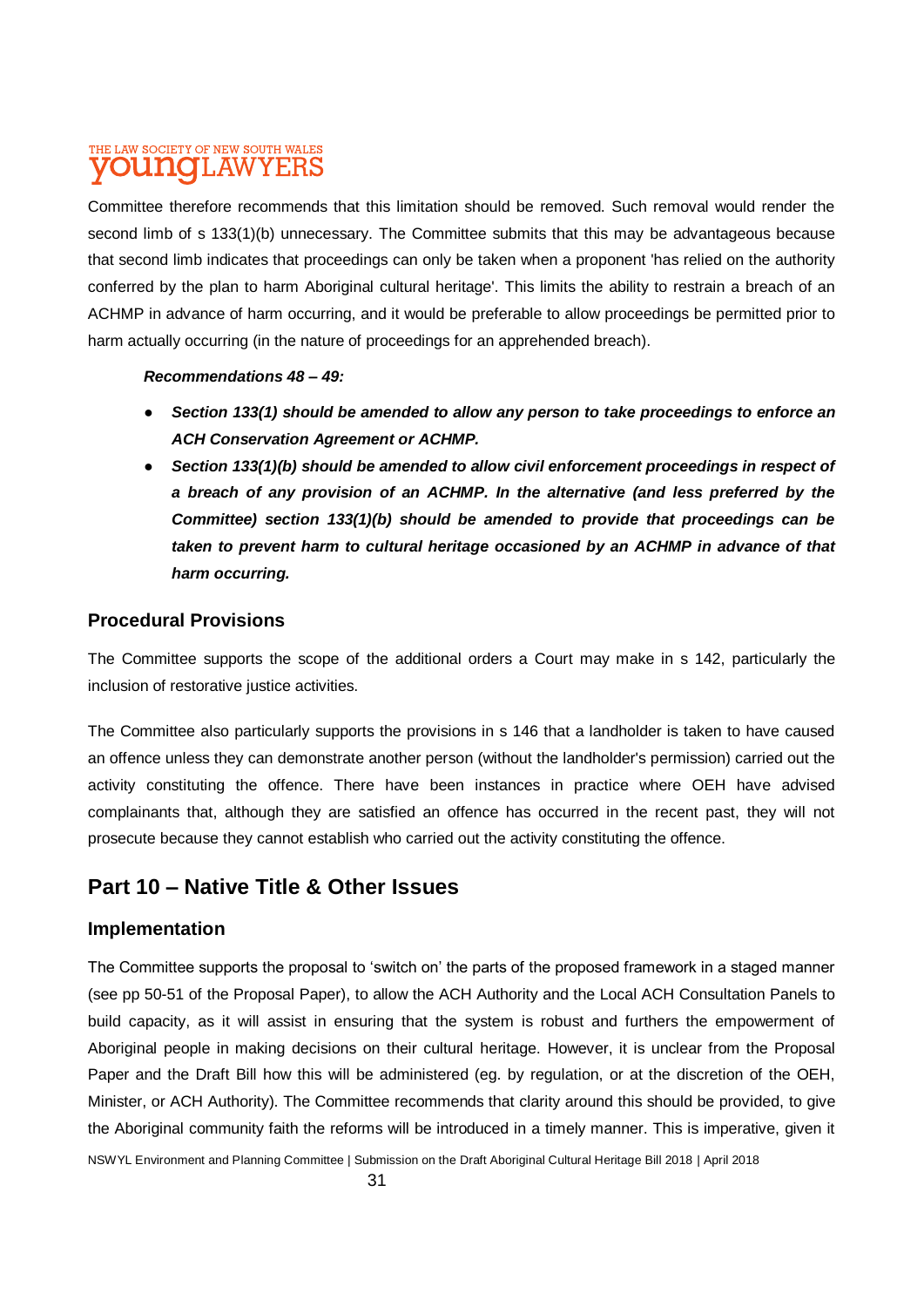is likely the length of the transition period will likely be a source of concern and frustration to the many Aboriginal people who are entirely disenchanted with the current cultural heritage regime, and may perceive it as a way of further delaying the long-promised reforms.

The Committee notes that there is a real risk, given the length of the transitional period, that there will be a 'proponent rush', in which AHIPs will be applied for well ahead of time to avoid ACHMPs having to be negotiated. The Committee recommends that measures should be developed to mitigate against this, for example, immediately introducing guidelines that require OEH not to grant AHIPs unless it is demonstrable the activities subject to the AHIPs will or are intended to commence in advance of the new ACHMP process being switched on.

Given that the reforms will disband the ACHAC (see Sch 3 of the Draft Bill), the Committee suggests it may be appropriate to include in the Draft Bill and/or in the NPW Act, measures ensuring regular consultation and collaboration between the Minister administering the NPW Act and the ACH Authority in the interim until the new regime is entirely 'switched on'.

#### *Recommendations 50 – 52:*

- *Clarity should be provided as to how and by whom the staged implementation process will be administered.*
- *Measures should be developed to avoid proponents from side-stepping the requirement to negotiating an ACHMP by unnecessarily applying for AHIPs well in advance of the activity to which the AHIP applies. A suggested measure is to introduce guidelines instructing OEH not to grant AHIPs unless the application demonstrates that they genuinely require the AHIP in advance of the new approval regime commencing.*
- *Measures should be considered to facilitate regular consultation between the ACH Authority and the Minister administering the NPW Act during the interim period between the formation of the ACH Authority and the complete commencement of the new regime.*

#### **Native Title**

The Draft Bill states at s 152 that the legislation will not affect the operation of the NTA 'in respect of the recognition of native title rights and interests' or in any other respect. However the Committee notes that there will nevertheless be interactions between the new cultural heritage framework and native title rights and interests. Particular examples of this include:

NSWYL Environment and Planning Committee | Submission on the Draft Aboriginal Cultural Heritage Bill 2018 | April 2018 1. What happens if a native title determination recognises a right to protect cultural heritage? How will the proposed legislation reflect and preserve these rights? What will occur if the exercise of such rights conflicts with the provisions of a negotiated ACHMP? The Committee notes that such native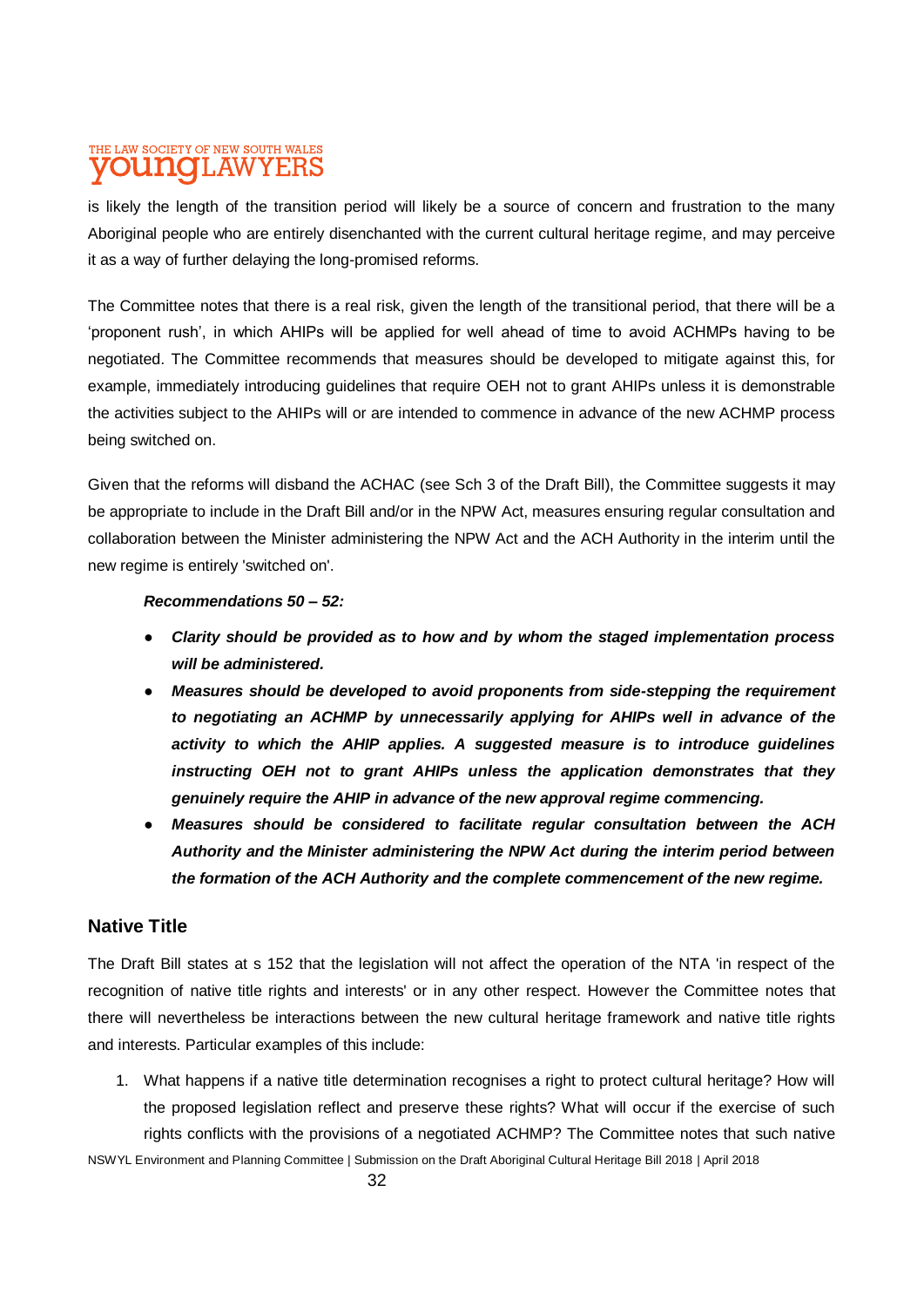title rights have been recognised in NSW in the Western Bundjalung,<sup>27</sup> Barkandji,<sup>28</sup> Yaegl,<sup>29</sup> Bandjalang, $^{30}$  Gumbaynggirr, $^{31}$  and Githabul $^{32}$  native title determinations.

- 2. What happens if an ILUA provides for an alternate procedure (see subdiv D of Div 3 of Part 2 of the NTA), which includes procedures for assessing and managing impacts to cultural heritage for specified activities? How will the proposed legislation reflect these processes, established through the NTA? The Committee understands that there are multiple ILUAs in NSW which include alternate procedures.
- 3. How will a proponent manage ACHMP negotiations if an activity also triggers the right to negotiate provisions of the NTA, given this will entail simultaneous negotiations about the same activity?

The Committee submits that the Draft Bill should detail how these interactions will occur. Without this, there is a grey area, which may lead to uncertainty for native title holders, other Aboriginal people and for proponents navigating the regime.

*Recommendation 53: Provisions should be drafted around the interaction of the new cultural heritage framework and native title rights and interests, including:*

- *(1) Interactions with native title rights to protect cultural heritage;*
- *(2) Interactions with alternate procedures created under ILUAs; and*
- *(3) Interactions with NTA right to negotiate processes.*

l

<sup>27</sup> *Bundjalung People v Attorney General of New South Wales* [2017] FCA 992 at para 5(h).

<sup>28</sup> *Barkandji Traditional Owners #8 v Attorney-General of New South Wales* [2015] FCA 604 at para 6(g) and *Barkandji Traditional* 

Owners #8 (Part B) v Attorney-General of New South Wales [2017] FCA 971 at para 6(g).<br><sup>29</sup> Yaegl People #1 v Attorney General of New South Wales [2015] FCA 647 at para 5(i) and Yaegl People #2 v Attorney General of

*New South Wales* [2017] FCA 993 at paras 6(c) and 7(b). <sup>30</sup> *Bandjalang People No 1 and No 2 v Attorney General of New South Wales* [2013] FCA 1278 at para 3(d).

<sup>31</sup> *Phyball on behalf of the Gumbaynggirr People v Attorney-General of New South Wales* [2014] FCA 851 at para 9(e) of Annexure A.

<sup>32</sup> *Trevor Close on behalf of the Githabul People v Minister for Lands* [2007] FCA 1847 at para 3(v).

NSWYL Environment and Planning Committee | Submission on the Draft Aboriginal Cultural Heritage Bill 2018 | April 2018